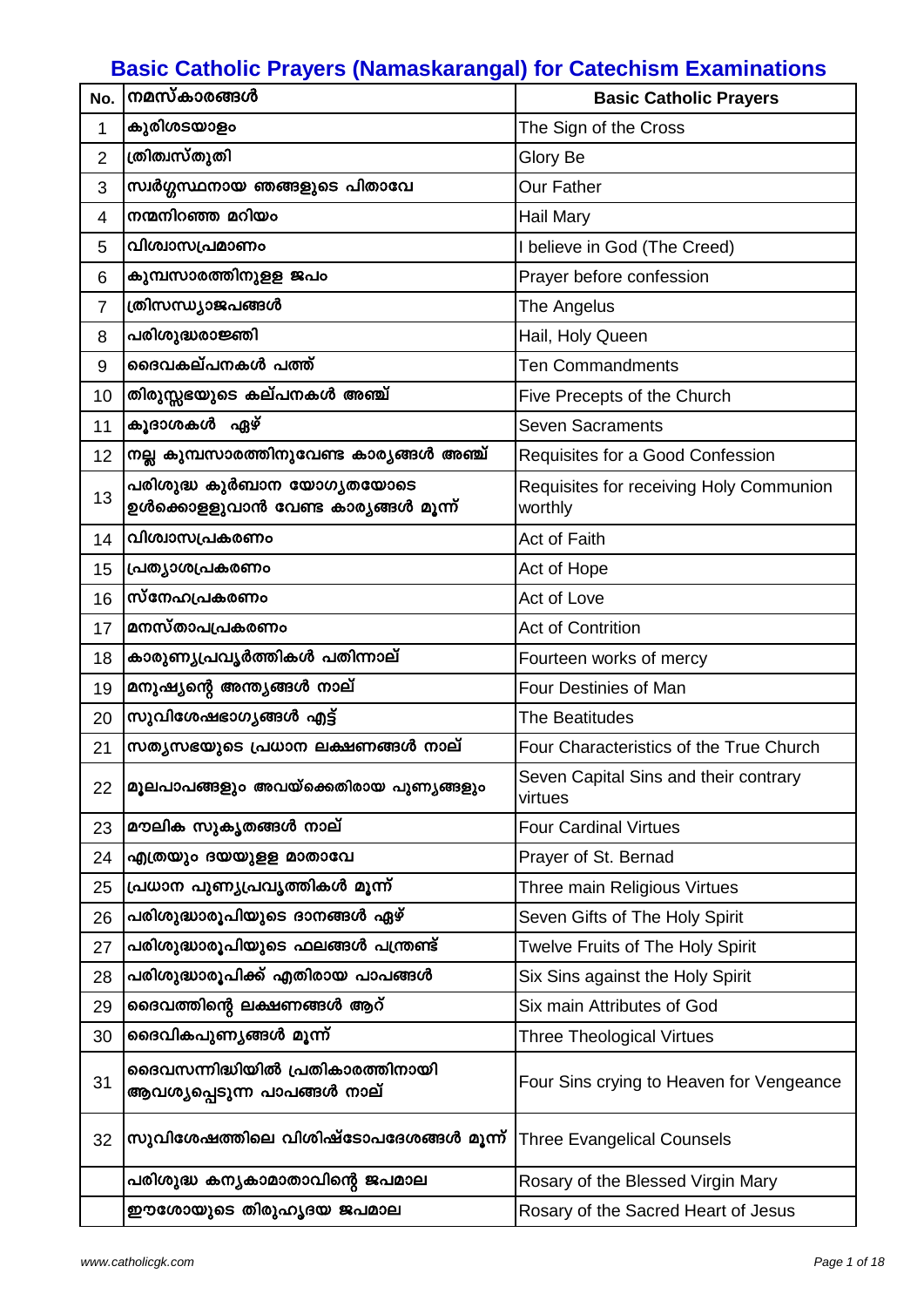|                | <u> നമസ്കാരങ്ങൾ - Namaskarangal - Basic Catholic Prayers</u>                                                                                                                                                                              |                                                                                                                                                                           |  |
|----------------|-------------------------------------------------------------------------------------------------------------------------------------------------------------------------------------------------------------------------------------------|---------------------------------------------------------------------------------------------------------------------------------------------------------------------------|--|
| No.            | Malayalam                                                                                                                                                                                                                                 | English                                                                                                                                                                   |  |
| 1a             | കുരിശടയാളം (ചെറുത്)                                                                                                                                                                                                                       | Sign of the Cross (Short form)                                                                                                                                            |  |
|                | പിതാവിന്റെയും പുത്രന്റെയും + പരിശുദ്ധാത്മാവിന്റെയും<br>നാമത്തിൽ,                                                                                                                                                                          | In the name of the Father, and of the Son +<br>and of the Holy Spirit. Amen.                                                                                              |  |
| 1 <sub>b</sub> | കുരിശടയാളം (വലുത്)                                                                                                                                                                                                                        | Sign of the Cross (Solemn form)                                                                                                                                           |  |
|                | വിശുദ്ധ കുരിശിന്റെ + അടയാളത്താൽ ഞങ്ങളുടെ +<br>ശത്രുക്കളിൽനിന്നു ഞങ്ങളെ രക്ഷിക്കണമെ + ഞങ്ങളുടെ<br>തമ്പുരാനേ, പിതാവിന്റെയും പുത്രന്റെയും+<br>പരിശുദ്ധാത്മാവിന്റെയും നാമത്തിൽ, ആമ്മേൻ.                                                       | In the sign $+$ of the Holy Cross, protect us $+$<br>from our enemies, O Lord + in the name of<br>the Father and of the Son and of the Holy<br>Spirit. Amen.              |  |
|                |                                                                                                                                                                                                                                           | (Note: 1st Sign of the Cross at the fore-head; 2nd Sign of the Cross<br>on the lips; 3rd Sign of the Cross at the chest)                                                  |  |
| $\mathbf{2}$   | ത്രിത്വസ്തുതി                                                                                                                                                                                                                             | Glory be                                                                                                                                                                  |  |
|                | പിതാവിനും പുത്രനും + പരിശുദ്ധാത്മാവിനും സ്തുതി.                                                                                                                                                                                           | Glory be to the Father, and to the Son $+$ and<br>to the Holy Spirit.                                                                                                     |  |
|                | ആദിയിലെപ്പോലെ ഇപ്പോഴും എപ്പോഴും എന്നേക്കും,<br>ആമ്മേൻ.                                                                                                                                                                                    | As it was in the beginning, is now, and ever<br>shall be, world without end. Amen.                                                                                        |  |
| 3              | സ്വർഗ്ഗസ്ഥനായ പിതാവേ (കർത്തൃ പ്രാർത്ഥന)                                                                                                                                                                                                   | <b>Our Father</b> (The Lord's Prayer)                                                                                                                                     |  |
|                | സ്വർഗ്ഗസ്ഥനായ ഞങ്ങളുടെ പിതാവേ, അങ്ങയുടെ നാമം<br>പൂജിതമാകണമേ; അങ്ങയുടെ രാജ്യം വരണമേ. അങ്ങയുടെ<br>തിരുമനസ്സ് സ്വർഗ്ഗത്തിലെപ്പോലെ ഭൂമിയിലുമാകണമേ.                                                                                            | Our Father in Heaven, Holy be your name,<br>your kingdom come, your will be done on<br>earth as it is in Heaven.                                                          |  |
|                | അന്നന്നു വേണ്ട ആഹാരം ഇന്നും ഞങ്ങൾക്കു തരണമേ.<br>ഞങ്ങളോടു തെറ്റുചെയ്യുന്നവരോട് ഞങ്ങൾ<br>ക്ഷമിക്കുന്നതുപോലെ ഞങ്ങളുടെ തെറ്റുകൾ ഞങ്ങളോടും<br>ക്ഷമിക്കണമേ; ഞങ്ങളെ പ്രലോഭനത്തിൽ ഉൾപ്പെടുത്തരുതേ,<br>തിന്മയിൽനിന്നും ഞങ്ങളെ രക്ഷിക്കണമേ. ആമ്മേൻ. | Give us today our daily bread; and forgive us<br>our sins, as we forgive those who sin against<br>us, and lead us not into temptation, but<br>deliver us from evil. Amen. |  |
| 4              | നന്മനിറഞ്ഞ മറിയം                                                                                                                                                                                                                          | <b>Hail Mary</b>                                                                                                                                                          |  |
|                | നന്മനിറഞ്ഞ മറിയമേ സ്വസ്തി, കർത്താവ്<br>അങ്ങയോടുകൂടെ; സ്ത്രികളിൽ അങ്ങ്<br>അനുഗ്രഹിക്കപ്പെട്ടവളാകുന്നു. അങ്ങയുടെ ഉദരത്തിൻ<br>ഫലമായ ഈശോ അനുഗ്രഹിക്കപ്പെട്ടവനാകുന്നു.                                                                         | Hail Mary, full of grace, the Lord is with you;<br>blessed are you amoung women, and blessed<br>is the fruit of your womb, Jesus.                                         |  |
|                | പരിശുദ്ധ മറിയമേ, തമ്പുരാന്റെ അമ്മേ, പാപികളായ<br>ഞങ്ങൾക്കുവേണ്ടി ഇപ്പോഴും ഞങ്ങളുടെ മരണസമയത്തും<br>തമ്പുരാനോട് അപേക്ഷിക്കണമേ. ആമ്മേൻ.                                                                                                       | Holy Mary, Mother of God, pray for us<br>sinners, now and at the hour of our death.<br>Amen.                                                                              |  |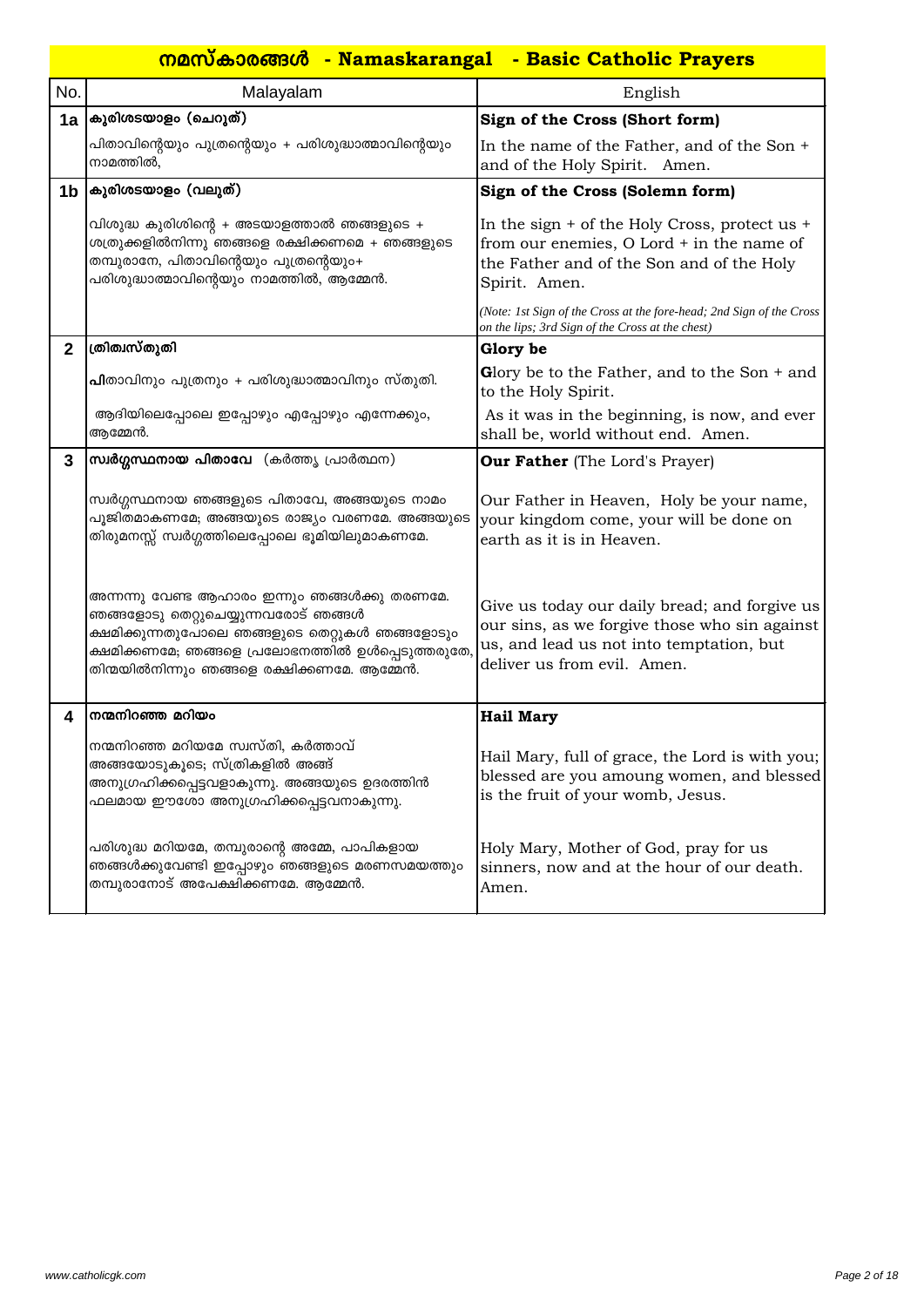| 5              | വിശ്വാസപ്രമാണം                                                                                                                                                                                                                                                                                                                                                                                                                                                                                                                                                                                                                                                                                                                                                                                                                        | The Apostles' Creed (I believe in God)                                                                                                                                                                                                                                                                                                                                                                                                                                                                                                                                                                                                                                                                        |
|----------------|---------------------------------------------------------------------------------------------------------------------------------------------------------------------------------------------------------------------------------------------------------------------------------------------------------------------------------------------------------------------------------------------------------------------------------------------------------------------------------------------------------------------------------------------------------------------------------------------------------------------------------------------------------------------------------------------------------------------------------------------------------------------------------------------------------------------------------------|---------------------------------------------------------------------------------------------------------------------------------------------------------------------------------------------------------------------------------------------------------------------------------------------------------------------------------------------------------------------------------------------------------------------------------------------------------------------------------------------------------------------------------------------------------------------------------------------------------------------------------------------------------------------------------------------------------------|
|                | സർവ്വശക്തനായ പിതാവും ആകാശത്തിന്റെയും<br>ഭൂമിയുടെയും സ്രഷ്ടാവുമായ ദൈവത്തിൽ ഞാൻ<br>വിശ്വസിക്കുന്നു. അവിടുത്തെ ഏകപുത്രനും ഞങ്ങളുടെ<br>കർത്താവുമായ ഈശോമിശിഹായിലും വിശ്വസിക്കുന്നു.<br>ഈ പുത്രൻ പരിശുദ്ധാത്മാവാൽ ഗർഭസ്ഥനായി<br>കന്യകാമറിയത്തിൽനിന്നു പിറന്നു; പന്തിയോസ്<br>പീലാത്തോസിന്റെ കാലത്ത് പീഡകൾ സഹിച്ച്, കുരിശിൽ<br>തറയ്ക്കപ്പെട്ട്, മരിച്ച് അടക്കപ്പെട്ടു; പാതാളത്തിൽ ഇറങ്ങി,<br>മരിച്ചവരുടെ ഇടയിൽനിന്നു മൂന്നാം നാൾ ഉയിർത്തു;<br>സ്വർഗ്ഗത്തിലേക്കെഴുന്നളളി, സർവ്വശക്തിയുളള പിതാവായ<br>ദൈവത്തിന്റെ വലത്തുഭാഗത്ത് ഇരിക്കുന്നു; അവിടെനിന്ന്<br>ജീവിക്കുന്നവരെയും മരിച്ചവരെയും വിധിക്കാൻ വരുമെന്നും<br>ഞാൻ വിശ്വസിക്കുന്നു. പരിശുദ്ധാത്മാവിലും ഞാൻ<br>വിശ്വസിക്കുന്നു. വിശുദ്ധ കത്തോലിക്കാ സഭയിലും,<br>പുണ്യവാന്മാരുടെ ഐകൃത്തിലും, പാപങ്ങളുടെ<br>മോചനത്തിലും, ശരീരത്തിന്റെ ഉയിർപ്പിലും നിത്യമായ<br>ജീവിതത്തിലും ഞാൻ വിശ്വസിക്കുന്നു. | I believe in God, the Father Almighty,<br>Creator of heaven and earth. I believe in<br>Jesus Christ, His only son, our Lord. He was<br>conceived by the power of the Holy Spirit<br>and born of the Virgin mary; He suffered<br>under Pontius Pilate, was crucified, died and<br>was buried. He descended into hell; on the<br>third day He rose again from the dead. He<br>ascended into heaven, and sits at the right<br>hand of God, the Father Almighty; from<br>thence He shall come to judge the living and<br>the dead. I believe in the Holy Spirit, the<br>Holy Catholic Church, the communion of<br>saints, the forgiveness of sins, the<br>resurrection of the body and life everlasting.<br>Amen. |
| 6              | കുമ്പസാരത്തിനുളള ജപം                                                                                                                                                                                                                                                                                                                                                                                                                                                                                                                                                                                                                                                                                                                                                                                                                  | <b>Prayer before Confession</b>                                                                                                                                                                                                                                                                                                                                                                                                                                                                                                                                                                                                                                                                               |
|                | സർവ്വശക്തനായ ദൈവത്തോടും നിത്യകന്യകയായ പരി.<br>മറിയത്തോടും പ്രധാന മാലാഖയായ വിശുദ്ധ<br>മിഖായേലിനോടും, വിശുദ്ധ സ്നാപകയോഹന്നാനോടും,<br>ശ്ലീഹന്മാരായ വി. പത്രോസിനോടും, വി. പൗലോസിനോടും,<br>വിശുദ്ധ തോമായോടും, സകല വിശുദ്ധന്മാരോടും<br>പിതാവേ, അങ്ങയോടും ഞാൻ ഏറ്റു പറയുന്നു.<br>വിചാരത്താലും വാക്കാലും പ്രവൃത്തിയാലും ഞാൻ വളരെ<br>പാപം ചെയ്തുപോയി. എന്റെ പിഴ, എന്റെ പിഴ, എന്റെ<br>വലിയ പിഴ.                                                                                                                                                                                                                                                                                                                                                                                                                                                 | I confess to Almighty God, and to you, my<br>brothers and sisters, that I have sinned<br>through my own fault, in my thoughts and<br>in my words, in what I have done, and in<br>what I have failed to do.                                                                                                                                                                                                                                                                                                                                                                                                                                                                                                    |
|                | ആകയാൽ, നിതൃകനൃകയായ പരിശുദ്ധ മറിയത്തോടും,<br>പ്രധാന മാലാഖയായ വിശുദ്ധ മിഖായേലിനോടും, വിശുദ്ധ<br>സ്നാപക യോഹന്നാനോടും, ശ്ലീഹന്മാരായ വി.<br>പത്രോസിനോടും, വിശുദ്ധ പൗലോസിനോടും വിശുദ്ധ<br>തോമായോടും സകല വിശുദ്ധരോടും, പിതാവേ,<br>അങ്ങയോടും നമ്മുടെ കർത്താവായ ദൈവത്തോട്<br>എനിക്കുവേണ്ടി പ്രാർത്ഥിക്കണമേ എന്ന്<br>ഞാനപേക്ഷിക്കുന്നു.                                                                                                                                                                                                                                                                                                                                                                                                                                                                                                         | And I ask Blessed Mary, ever Virgin, and all<br>the angels and saints and you, my brothers<br>and sisters to pray for me to the Lord, Our<br>God. Amen.                                                                                                                                                                                                                                                                                                                                                                                                                                                                                                                                                       |
| $\overline{7}$ | ത്രിസന്ധ്യാജപങ്ങൾ                                                                                                                                                                                                                                                                                                                                                                                                                                                                                                                                                                                                                                                                                                                                                                                                                     | <b>The Angelus</b>                                                                                                                                                                                                                                                                                                                                                                                                                                                                                                                                                                                                                                                                                            |
|                | i) സാധാരണ ത്രിസന്ധ്യാജപം                                                                                                                                                                                                                                                                                                                                                                                                                                                                                                                                                                                                                                                                                                                                                                                                              | i) For Ordinary Days                                                                                                                                                                                                                                                                                                                                                                                                                                                                                                                                                                                                                                                                                          |
|                | * കർത്താവിന്റെ മാലാഖ പരിശുദ്ധ മറിയത്തോടു വചിച്ചു;<br>പരിശുദ്ധാത്മാവാൽ മറിയം ഗർഭം ധരിച്ചു. 1. നന്മ.                                                                                                                                                                                                                                                                                                                                                                                                                                                                                                                                                                                                                                                                                                                                    | The Angelus of the Lord declared unto Mary;<br>And she conceived by the Holy Spirit.<br>Hail<br>Mary                                                                                                                                                                                                                                                                                                                                                                                                                                                                                                                                                                                                          |
|                | * ഇതാ! കർത്താവിന്റെ ദാസി! നിന്റെ വചനം പോലെ<br>എന്നിലാവട്ടെ. 1. നന്മ.                                                                                                                                                                                                                                                                                                                                                                                                                                                                                                                                                                                                                                                                                                                                                                  | Behold the handmaid of the Lord; Be it done<br>unto me according to your word. Hail<br>Mary                                                                                                                                                                                                                                                                                                                                                                                                                                                                                                                                                                                                                   |
|                | * വചനം മാംസമായി; നമ്മുടെ ഇടയിൽ വസിച്ചു. 1. നന്മ.                                                                                                                                                                                                                                                                                                                                                                                                                                                                                                                                                                                                                                                                                                                                                                                      | The Word was made flesh; And dwelt<br>amoung us. Hail Mary                                                                                                                                                                                                                                                                                                                                                                                                                                                                                                                                                                                                                                                    |
|                | ഈശോമിശിഹായുടെ വാഗ്ദാനങ്ങൾക്കു ഞങ്ങൾ<br>യോഗ്യരാകുവാൻ.                                                                                                                                                                                                                                                                                                                                                                                                                                                                                                                                                                                                                                                                                                                                                                                  | Pray for us, O holy mother of God.                                                                                                                                                                                                                                                                                                                                                                                                                                                                                                                                                                                                                                                                            |
|                | സർവ്വേശ്വരന്റെ പരിശുദ്ധ മാതാവേ, ഞങ്ങൾക്കുവേണ്ടി<br>അപേക്ഷിക്കണമേ                                                                                                                                                                                                                                                                                                                                                                                                                                                                                                                                                                                                                                                                                                                                                                      | That we may be made worthy of the<br>promises of Christ.                                                                                                                                                                                                                                                                                                                                                                                                                                                                                                                                                                                                                                                      |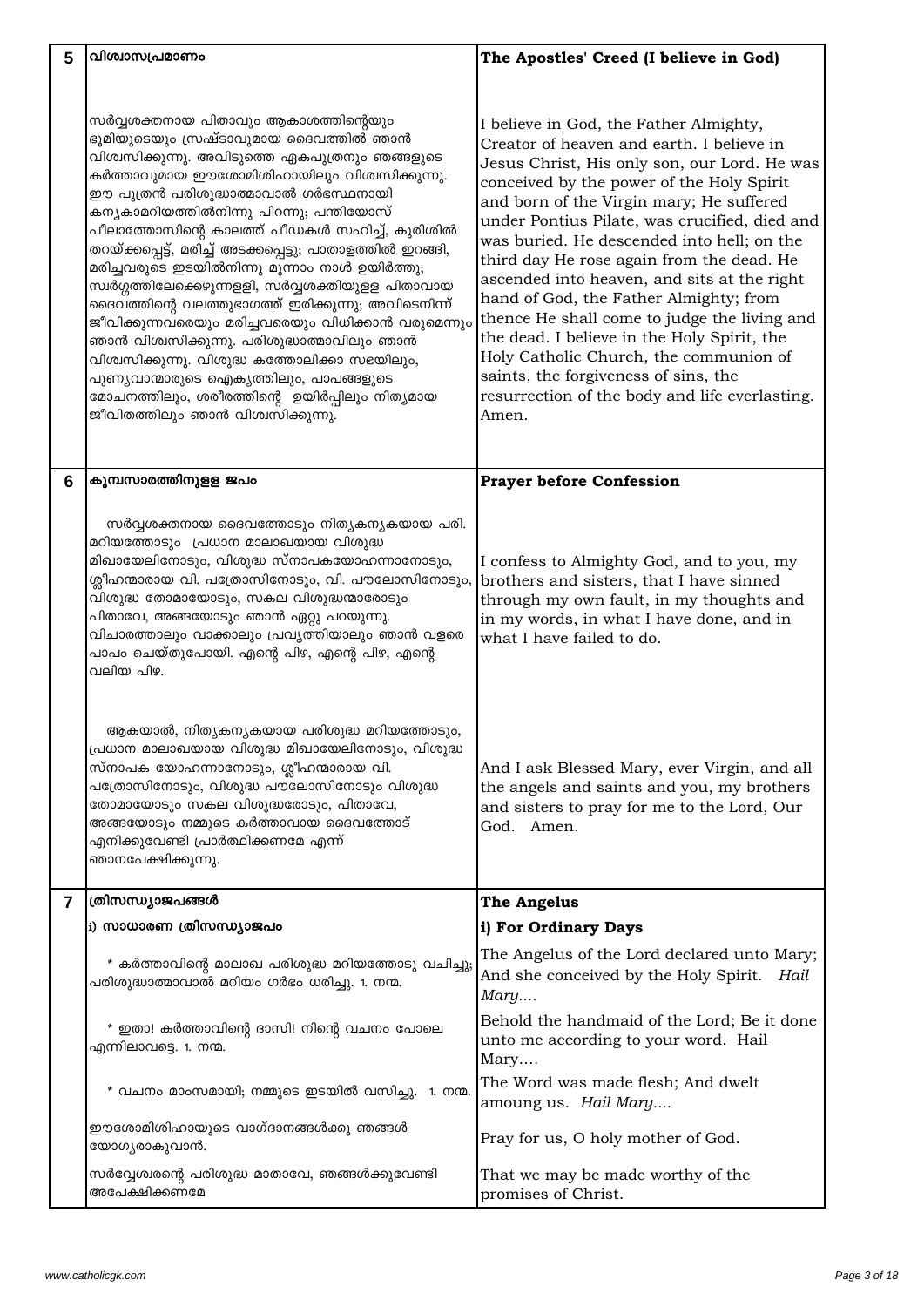| പ്രാർത്ഥിക്കാം                                                                                                                                                                                                                                                                                                  | Let us pray                                                                                                                                                                                                                                                                                                |
|-----------------------------------------------------------------------------------------------------------------------------------------------------------------------------------------------------------------------------------------------------------------------------------------------------------------|------------------------------------------------------------------------------------------------------------------------------------------------------------------------------------------------------------------------------------------------------------------------------------------------------------|
| സർവ്വേശ്വരാ, മാലാഖയുടെ സന്ദേശത്താൽ അങ്ങയുടെ<br>പുത്രനായ ഈശോമിശിഹായുടെ മനുഷ്യാവതാരവാർത്ത<br>അറിഞ്ഞിരിക്കുന്ന ഞങ്ങൾ അവിടുത്തെ പീഡാനുഭവവും<br>കുരിശുമരണവും മുഖേന ഉയിർപ്പിന്റെ മഹിമ പ്രാപിക്കാൻ<br>അനുഗ്രഹിക്കണമെ എന്ന് ഞങ്ങളുടെ കർത്താവായ<br>ഈശോമിശിഹാ വഴി അങ്ങയോടു ഞങ്ങൾ<br>അപേക്ഷിക്കുന്നു. ആമ്മേൻ. 3. ത്രിത്വ.  | Pour forth, we beseech you, O Lord, Your<br>grace into our hearts, that we, to whom the<br>incarnation of Christ, Your Son, was made<br>known by the message of an angel, may by<br>His passion and cross, be brought to glory of<br>His resurrection; through the same Christ<br>our Lord. Amen. Glory be |
| ii) വിശുദ്ധവാര ത്രിസന്ധ്യാജപം                                                                                                                                                                                                                                                                                   | ii) Holy Week Prayer                                                                                                                                                                                                                                                                                       |
| (വലിയ ബുധനാഴ്ച സായാഹ്നം മുതൽ  ഉയർപ്പു<br>ഞായ്റാഴ്ച്ചവരെ ചൊല്ലേണ്ടത്)                                                                                                                                                                                                                                            | (From Holy Wednesday evening to Holy<br>Saturday evening)                                                                                                                                                                                                                                                  |
| മിശിഹാ നമുക്കുവേണ്ടി മരണത്തോളം കീഴ്വഴങ്ങി അതേ;<br>അവിടുന്ന് കുരിശുമരണത്തോളം കീഴ്വഴങ്ങി. അതിനാൽ<br>സർവ്വേശ്വരൻ അവിടുത്തെ ഉയർത്തി; എല്ലാ<br>നാമത്തെയുംകാൾ ഉന്നതമായ നാമം അവിടുത്തേക്കു<br>നല്കി. 1. സ്വർഗ്ഗ.                                                                                                       | Christ was made obedient unto death, for<br>our sake. He obeyed even unto death on the<br>Cross. So God, the Father has exalted Him.<br>And given the name above all. Our Father                                                                                                                           |
| പ്രാർത്ഥിക്കാം                                                                                                                                                                                                                                                                                                  | Let us pray                                                                                                                                                                                                                                                                                                |
| സർവ്വേശ്വരാ, ഞങ്ങളുടെ കർത്താവായ ഈശോ മിശിഹാ<br>മർദ്ദകരുടെ കരങ്ങളിൽ ഏല്പിക്കപ്പെട്ട്, കുരിശിലെ പീഡകൾ<br>സഹിച്ചു രക്ഷിച്ച ഈ കുടുംബത്തെ തൃക്കൺപാർക്കണമേ<br>എന്ന് അങ്ങയോടുകൂടി എന്നേക്കും ജീവിച്ചുവാഴുന്ന<br>ഞങ്ങളുടെ കർത്താവ് ഈശോ മിശിഹാ വഴി അങ്ങയോടു<br>ഞങ്ങളപേക്ഷിക്കുന്നു. ആമ്മേൻ.<br>3 ത്രിത്വ.                 | We beseech you, O Lord, Mercifully look<br>upon this, your family, whom our Lord<br>Jesus Christ saved by delivering himself<br>freely into the hands of his enemies, and<br>suffered the torments of death, upon the<br>cross; who lives and reign for all eternity.<br>Glory be<br>Amen.                 |
| iii) ഉയിർപ്പുകാല (പെസഹാക്കാല) ത്രിസന്ധ്യാജപം                                                                                                                                                                                                                                                                    | iii) Regina Coeli (The Queen of Heaven)                                                                                                                                                                                                                                                                    |
| (ഉയിർപ്പു ഞായറാഴ്ച്ച തുടങ്ങി പരിശുദ്ധത്രിത്വത്തിന്റെ<br>ഞായാറാഴ്ച്ച വരെ ചൊല്ലേണ്ടത്)                                                                                                                                                                                                                            | (From Easter Sunday to Trinity Sunday)                                                                                                                                                                                                                                                                     |
| സ്വർല്ലോകരാജ്ഞി, ആനന്ദിച്ചാലും!<br>ഹല്ലേല്ലൂയാ.                                                                                                                                                                                                                                                                 | Queen of Heaven, rejoice<br>Alleluia.                                                                                                                                                                                                                                                                      |
| എന്തെന്നാൽ ഭാഗ്യവതിയായ അങ്ങയുടെ തിരുവുദരത്തിൽ<br>അവതരിച്ചയാൾ!<br>ഹല്ലേലൂയാ.                                                                                                                                                                                                                                     | For He whom you did merit to bear.<br>Alleluia.                                                                                                                                                                                                                                                            |
| അരുളിച്ചെയ്തതുപോലെ ഉയിർത്തെഴുന്നേറ്റു! <i>ഹല്ലേലൂയാ.</i>                                                                                                                                                                                                                                                        | Has risen, as He said.<br>Alleluia.                                                                                                                                                                                                                                                                        |
| ഞങ്ങൾക്കുവേണ്ടി സർവ്വേശ്വരനോടു പ്രാർത്ഥിക്കണമേ!<br>ഹല്ലേലൂയാ.                                                                                                                                                                                                                                                   | Pray for us to God. Alleluia.                                                                                                                                                                                                                                                                              |
| കന്യകാമറിയമേ, ആമോദിച്ചാനന്ദിച്ചാലും!<br>ഹല്ലേലൂയാ.                                                                                                                                                                                                                                                              | Rejoice and be glad, O virgin Mary Alleluia.                                                                                                                                                                                                                                                               |
| എന്തെന്നാൽ കർത്താവ് സത്യമായി ഉയിർത്തെഴുന്നേറ്റു!<br>ഹല്ലേലൂയാ.                                                                                                                                                                                                                                                  | For the Lord has truly risen. Alleluia.                                                                                                                                                                                                                                                                    |
| പ്രാർത്ഥിക്കാം                                                                                                                                                                                                                                                                                                  | Let us pray                                                                                                                                                                                                                                                                                                |
| സർവ്വേശ്വരാ, അങ്ങയുടെ പുത്രനും ഞങ്ങളുടെ<br>കർത്താവു <mark>മായ ഈശോമിശിഹായുടെ ഉത്ഥാനത്താൽ</mark><br>ലോകത്തെ ആനന്ദിപ്പിക്കുവാൻ അങ്ങു തിരുമനസ്സായല്ലോ.<br>അവിടുത്തെ മാതാവായ കന്യകാമറിയം മുഖേന ഞങ്ങൾ<br>നിത്യാനന്ദം പ്രാപിക്കുവാൻ അനുഗ്രഹം നല്കണമേ എന്ന്<br>അങ്ങയോടു ഞങ്ങൾ അപേക്ഷിക്കുന്നു. ആമ്മേൻ.<br>3<br>ത്രിത്വ. | O God, who gave joy to the world through<br>the resurrection of your Son our Lord Jesus<br>Christ, grant that we may obtain, through<br>His Virgin mother, Mary, the joys of<br>everlasting life, through the same Christ our<br>Lord. Amen.<br>Glory be $\ldots$ .                                        |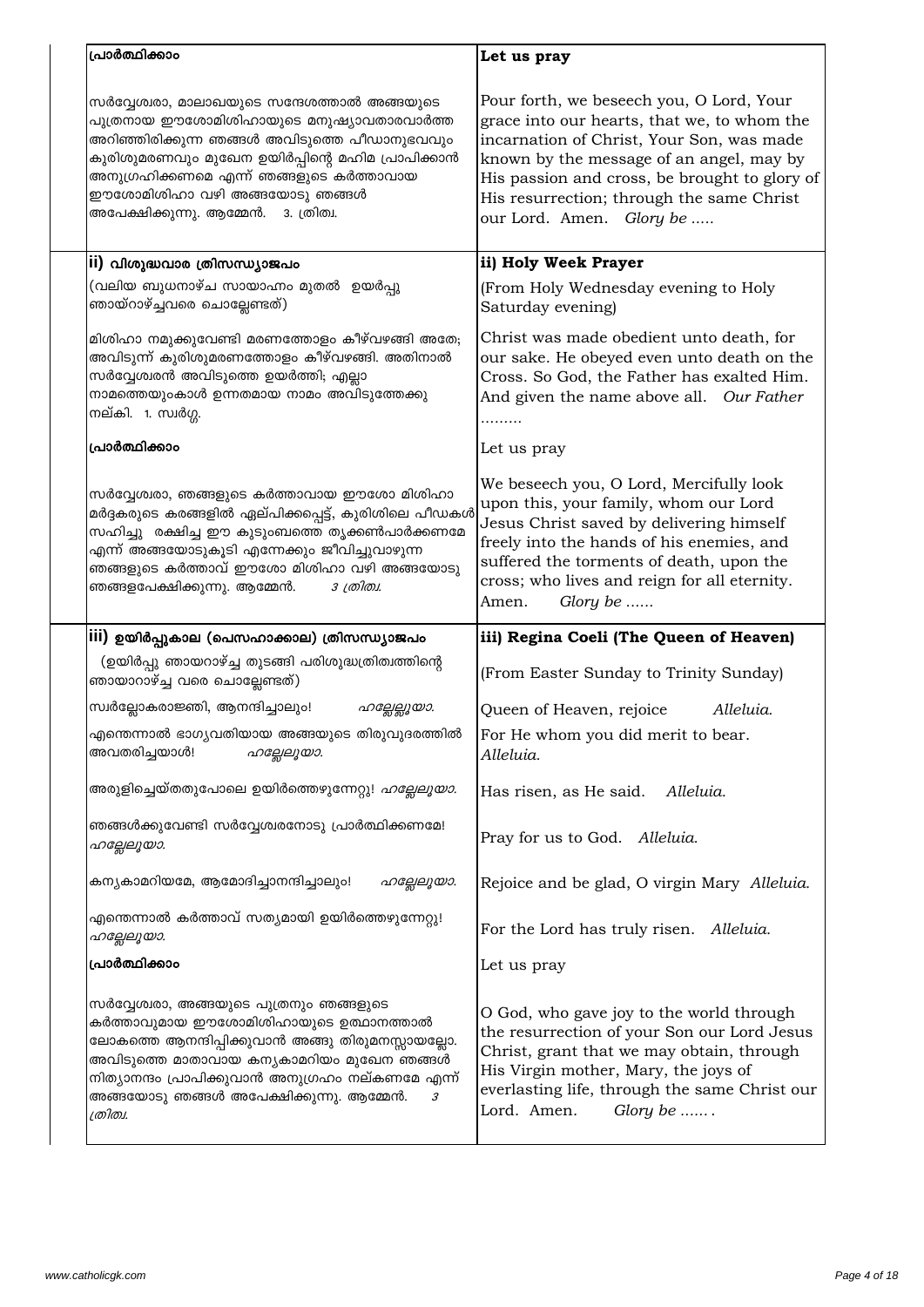| 8  | പരിശുദ്ധരാജ്ഞി (രാജകന്യകേ)                                                                                                                                                                                                                                                                                                                                                                                                                                                                                  | Hail, Holy Queen                                                                                                                                                                                                                                                                                                                                                                                                                 |
|----|-------------------------------------------------------------------------------------------------------------------------------------------------------------------------------------------------------------------------------------------------------------------------------------------------------------------------------------------------------------------------------------------------------------------------------------------------------------------------------------------------------------|----------------------------------------------------------------------------------------------------------------------------------------------------------------------------------------------------------------------------------------------------------------------------------------------------------------------------------------------------------------------------------------------------------------------------------|
|    |                                                                                                                                                                                                                                                                                                                                                                                                                                                                                                             |                                                                                                                                                                                                                                                                                                                                                                                                                                  |
|    | പരിശുദ്ധരാജ്ഞീ, കരുണയുടെ മാതാവേ, സ്വസ്തി!<br>ഞങ്ങളുടെ ജീവനും മാധുര്യവും ശരണവുമേ, സ്വസ്തി!<br>ഹവ്വായുടെ പുറന്തളളപ്പെട്ട <mark>മക്കളായ ഞങ്ങൾ അങ്ങേ</mark><br>പക്കൽ നിലവിളിക്കുന്നു. കണ്ണുനീരിന്റെ ഈ താഴ്വരയിൽ<br>നെടുവീർപ്പിടുന്നു. ആകയാൽ ഞങ്ങളുടെ മദ്ധ്യസ്ഥേ!<br>അങ്ങയുടെ കരുണയുളള കണ്ണുകൾ ഞങ്ങളുടെ നേരെ<br>തിരിക്കണമേ. ഞങ്ങളുടെ ഈ പ്രവാസത്തിനു ശേഷം<br>അങ്ങയുടെ ഉദരത്തിന്റെ അനുഗൃഹിതഫല <mark>മാ</mark> യ ഈശോയെ,<br>ഞങ്ങൾക്കു കാണിച്ചു തരണമേ. കരുണയും വാത്സല്യവും<br>മാധുര്യവും നിറഞ്ഞ കന്യകാമറിയമെ! ആമ്മേൻ. | Hail, Holy Queen, Mother of mercy; our life,<br>our sweetness and our hope! To you do we<br>cry, poor banished children of Eve; to you we<br>send up our sighs, mourning and weeping in<br>this vallye of tears. Turn then, most gracious<br>advocate, your eyes of mercy towards us;<br>and after this our exile, show unto us the<br>blesssed fruit of your womb, Jesus. O<br>clement, O loving, O sweet Virgin Mary.<br>Amen. |
| 9  | ദൈവകല്പനകൾ പത്ത്                                                                                                                                                                                                                                                                                                                                                                                                                                                                                            | <b>Ten Commandments</b>                                                                                                                                                                                                                                                                                                                                                                                                          |
|    | 1. നിന്റെ കർത്താവായ ദൈവം ഞാനാകുന്നു. ഞാനല്ലാതെ<br>മറ്റൊരു ദൈവം നിനക്കുണ്ടാകരുത്.                                                                                                                                                                                                                                                                                                                                                                                                                            | 1. I am the Lord your God; you shall have no<br>other gods before me.                                                                                                                                                                                                                                                                                                                                                            |
|    | 2 ദൈവത്തിന്റെ തിരുനാമം വൃഥാ പ്രയോഗിക്കരുത്.                                                                                                                                                                                                                                                                                                                                                                                                                                                                 | 2. You shall not take the name of the Lord<br>your God in vain.                                                                                                                                                                                                                                                                                                                                                                  |
|    | 3. കർത്താവിന്റെ ദിവസം പരിശുദ്ധമായി ആചരിക്കണം                                                                                                                                                                                                                                                                                                                                                                                                                                                                | 3. Remember to keep holy of the Lord's day.                                                                                                                                                                                                                                                                                                                                                                                      |
|    | മാതാപിതാക്കന്മാരെ ബഹുമാനിക്കണം<br>4                                                                                                                                                                                                                                                                                                                                                                                                                                                                         | 4. Honour your father and your mother.                                                                                                                                                                                                                                                                                                                                                                                           |
|    | 5. കൊല്ലരുത്.                                                                                                                                                                                                                                                                                                                                                                                                                                                                                               | 5. You shall not kill.                                                                                                                                                                                                                                                                                                                                                                                                           |
|    | 6 വ്യഭിചാരം ചെയ്യരുത്                                                                                                                                                                                                                                                                                                                                                                                                                                                                                       | 6. You shall not commit adultery.                                                                                                                                                                                                                                                                                                                                                                                                |
|    | 7. മോഷ്ടിക്കരുത്.                                                                                                                                                                                                                                                                                                                                                                                                                                                                                           | 7. You shall not steal.                                                                                                                                                                                                                                                                                                                                                                                                          |
|    | 8 കളളസാക്ഷി പറയരുത്.                                                                                                                                                                                                                                                                                                                                                                                                                                                                                        | 8. You shall not bear false witness against<br>your neighbour.                                                                                                                                                                                                                                                                                                                                                                   |
|    | 9. അന്യന്റെ ഭാര്യയെ മോഹിക്കരുത്                                                                                                                                                                                                                                                                                                                                                                                                                                                                             | 9. You shall not covet your neighbour's wife.                                                                                                                                                                                                                                                                                                                                                                                    |
|    | 10. അന്യന്റെ വസ്തുക്കൾ മോഹിക്കരുത്.                                                                                                                                                                                                                                                                                                                                                                                                                                                                         | 10. You shall not covet your neighbour's<br>goods.                                                                                                                                                                                                                                                                                                                                                                               |
|    | ഈ പത്തു കല്പനകൾ രണ്ടു കല്പനകളിൽ സംഗ്രഹിക്കാം:                                                                                                                                                                                                                                                                                                                                                                                                                                                               | The ten commandments shall be<br>summarised into two commandments:                                                                                                                                                                                                                                                                                                                                                               |
|    | 1 എല്ലാറ്റിനും ഉപരിയായി ദൈവത്തെ സ്നേഹിക്കണം                                                                                                                                                                                                                                                                                                                                                                                                                                                                 | 1. You shall love the Lord your God above<br>all.                                                                                                                                                                                                                                                                                                                                                                                |
|    | 2 തന്നെപ്പോലെ മറ്റുളളവരെയും സ്നേഹിക്കണം                                                                                                                                                                                                                                                                                                                                                                                                                                                                     | 2. You shall love your neighbour as yourself.                                                                                                                                                                                                                                                                                                                                                                                    |
| 10 | തിരുസ്സഭയുടെ കല്പനകൾ അഞ്ച്                                                                                                                                                                                                                                                                                                                                                                                                                                                                                  | <b>Five Percepts of the Church</b>                                                                                                                                                                                                                                                                                                                                                                                               |
|    | 1. ഞായറാഴ്ചകളിലും കടപ്പെട്ട തിരുനാളുകളിലും മുഴുവൻ<br>കുർബാനയിൽ പങ്കുകൊളളണം. ആ ദിവസങ്ങളിൽ<br>വിലക്കപ്പട്ട വേലകൾ ചെയ്യുകയുമരുത്                                                                                                                                                                                                                                                                                                                                                                               | 1. You shall attend Holy Mass on Sundays<br>and holy days of obligation.                                                                                                                                                                                                                                                                                                                                                         |
|    | 2.ആണ്ടിലൊരിക്കലെങ്കിലും കുമ്പസാരിക്കുകയും<br>പെസഹാക്കാലത്തു പരിശുദ്ധ കുർബാന ഉൾക്കൊളളുകയും<br>ചെയ്യണം                                                                                                                                                                                                                                                                                                                                                                                                        | 2. You shall confess your sins at least once a<br>year and receive holy communion at least<br>during the Easter season.                                                                                                                                                                                                                                                                                                          |
|    | 3 നിശ്ചയിക്കപ്പെട്ട ദിവസങ്ങളിൽ ഉപവസിക്കുകയും<br>വിലക്കപ്പെട്ട ഭക്ഷണസാധനങ്ങൾ വർജിക്കുകയും ചെയ്യണം.                                                                                                                                                                                                                                                                                                                                                                                                           | 3. You shall keep fasting and abstinance on<br>the days fixed by the church.                                                                                                                                                                                                                                                                                                                                                     |
|    | 4 വിലക്കപ്പെട്ട കാലത്തു വിവാഹം ആഘോഷിക്കുകയോ<br>തിരുസ്സഭ വിലക്കിയിരിക്കുന്ന ആളുകളുമായി വിവാഹം<br>നടത്തുകയോ ചെയ്യരുത്.                                                                                                                                                                                                                                                                                                                                                                                        | 4. You shall not celebrate marriage during<br>the forbidden periods and with the forbidden<br>people.                                                                                                                                                                                                                                                                                                                            |
|    | 5 ദേവാലയത്തിനും ദൈവശുശ്രൂഷകർക്കും<br>വൈദികാദ്ധ്യക്ഷൻ നിശ്ചയിച്ചിട്ടുളള പതവാരവും മറ്റ്<br>ഓഹരികളും കൊടുക്കണം.                                                                                                                                                                                                                                                                                                                                                                                                | You shall contribute to the support of the<br>Church and the pastors according to the<br>norms of the Church.                                                                                                                                                                                                                                                                                                                    |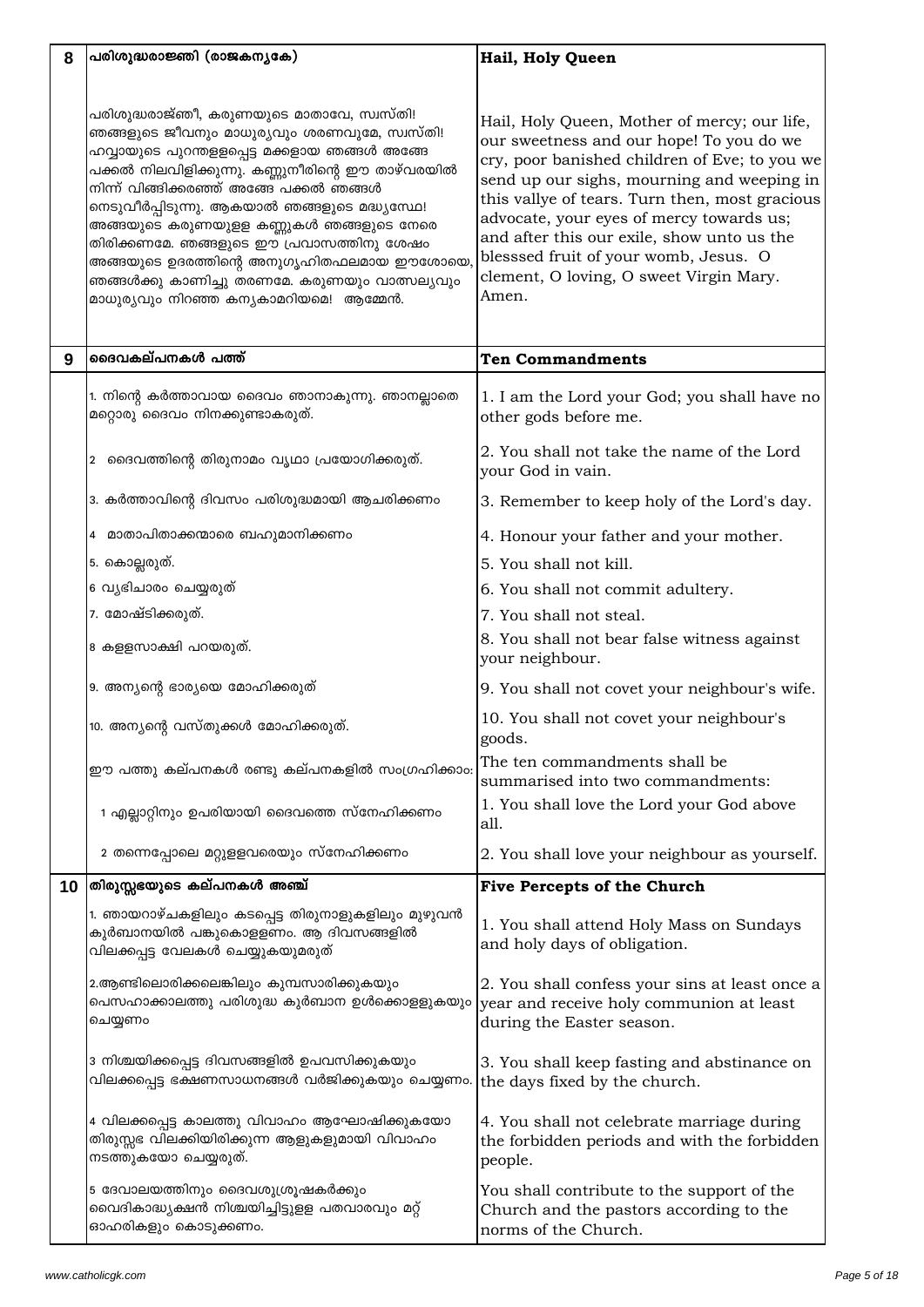| 11                | കൂദാശകൾ ഏഴ്                                                                                                                                                                                                                                                                                                                                                                                                                                                                                | <b>Seven Sacraments</b>                                                                                                                                                                                                                       |
|-------------------|--------------------------------------------------------------------------------------------------------------------------------------------------------------------------------------------------------------------------------------------------------------------------------------------------------------------------------------------------------------------------------------------------------------------------------------------------------------------------------------------|-----------------------------------------------------------------------------------------------------------------------------------------------------------------------------------------------------------------------------------------------|
|                   | 1. മാമ്മോദീസ (ജ്ഞാനസ്നാനം)                                                                                                                                                                                                                                                                                                                                                                                                                                                                 | 1. Baptism                                                                                                                                                                                                                                    |
|                   | 2. സൈ്ഥര്യലേപനം                                                                                                                                                                                                                                                                                                                                                                                                                                                                            | 2. Confirmation                                                                                                                                                                                                                               |
|                   | 3. കുർബാന                                                                                                                                                                                                                                                                                                                                                                                                                                                                                  | 3. Eucharist                                                                                                                                                                                                                                  |
|                   | 4. കുമ്പസാരം                                                                                                                                                                                                                                                                                                                                                                                                                                                                               | 4. Reconciliation                                                                                                                                                                                                                             |
|                   | 5. രോഗീലേപനം                                                                                                                                                                                                                                                                                                                                                                                                                                                                               | 5. Anointing of the sick.                                                                                                                                                                                                                     |
|                   | 6. തിരുപ്പട്ടം                                                                                                                                                                                                                                                                                                                                                                                                                                                                             | 6. Holy Orders                                                                                                                                                                                                                                |
|                   | 7. വിവാഹം                                                                                                                                                                                                                                                                                                                                                                                                                                                                                  | 7. Matrimony                                                                                                                                                                                                                                  |
| $12 \overline{ }$ | നല്ല കുമ്പസാരത്തിനുവേണ്ട കാര്യങ്ങൾ അഞ്ച്                                                                                                                                                                                                                                                                                                                                                                                                                                                   | Requisites for a good confession                                                                                                                                                                                                              |
|                   | 1. പാപങ്ങളെല്ലാം ക്രമമായി ഓർക്കുന്നത്                                                                                                                                                                                                                                                                                                                                                                                                                                                      | 1. Recollect commited sins orderly.                                                                                                                                                                                                           |
|                   | 2. പാപങ്ങളെക്കുറിച്ച് പശ്ചാത്തപിക്കുന്നത്                                                                                                                                                                                                                                                                                                                                                                                                                                                  | 2. Repent of them sincerely.                                                                                                                                                                                                                  |
|                   | 3. മേലിൽ പാപം ചെയ്യുകയില്ലെന്നു പ്രതിജ്ഞ ചെയ്യുന്നത്.                                                                                                                                                                                                                                                                                                                                                                                                                                      | 3. Resolve not to repeat sins.                                                                                                                                                                                                                |
|                   | 4. ചെയ്തുപോയ മാരകപാപങ്ങളെങ്കിലും വൈദികനെ<br>അറിയിക്കുന്നത്.                                                                                                                                                                                                                                                                                                                                                                                                                                | 4. Tell the priest all sins, especially the grave<br>ones.                                                                                                                                                                                    |
|                   | 5. വൈദികൻ കല്പിക്കുന്ന പ്രായശ്ചിത്തം നിറവേറ്റുന്നത്.                                                                                                                                                                                                                                                                                                                                                                                                                                       | 5. Do the penence the priest gives.                                                                                                                                                                                                           |
| 13                | പരിശുദ്ധ കുർബാന യോഗ്യതയോടെ ഉൾക്കൊളളുവാൻ<br>വേണ്ട കാര്യങ്ങൾ മൂന്ന്                                                                                                                                                                                                                                                                                                                                                                                                                          | <b>Requisites for receiving Holy Communion</b><br>worthily                                                                                                                                                                                    |
|                   | 1. പ്രസാദവരം ഉണ്ടായിരിക്കുന്നത്.                                                                                                                                                                                                                                                                                                                                                                                                                                                           | 1. Be in the state of grace.                                                                                                                                                                                                                  |
|                   | 2. ദിവ്യകാരുണ്യ സ്വീകരണത്തിനുമുമ്പ് ഒരു മണിക്കൂർ<br>നേരത്തേക്ക് ഉപവസിക്കുന്നത് (വെളളം കുടിക്കുന്നത്<br>ഉപവാസലംഘനമല്ല).                                                                                                                                                                                                                                                                                                                                                                     | 2. Observe the one-hour fast (water does not<br>breake the fast)                                                                                                                                                                              |
|                   | 3 വേണ്ടത്ര ഭക്തിയും രെുക്കവും ഉണ്ടായിരിക്കുന്നത്.                                                                                                                                                                                                                                                                                                                                                                                                                                          | 4. Be sufficiently devout and prepared.                                                                                                                                                                                                       |
| 14                | 14. വിശ്വാസപ്രകരണം                                                                                                                                                                                                                                                                                                                                                                                                                                                                         | <b>Act of Faith</b>                                                                                                                                                                                                                           |
|                   | എന്റെ ദൈവമേ, കത്തോലിക്കാ തിരുസഭ വിശ്വസിക്കുകയും My God, I firmly believe all the Truths the<br>വിശ്വസിക്കുന്നു. എന്തെന്നാൽ വഞ്ചിക്കുവാനും വഞ്ചിക്കപ്പെ<br>ടുവാനും കഴിയാത്തവനായ അങ്ങുതന്നെയാണ് അവ വെളി<br>പ്പെടുത്തിയിരിക്കുന്നത്.                                                                                                                                                                                                                                                          | Catholic Church believes and teaches,<br>because you, who can not deceived and be<br>deceived, have revealed them.                                                                                                                            |
| 15                | പ്രത്യാശപ്രകരണം (ശരണപ്രകരണം)                                                                                                                                                                                                                                                                                                                                                                                                                                                               | <b>Act of Hope</b>                                                                                                                                                                                                                            |
|                   | എന്റെ ദൈവമേ, അങ്ങ് സർവ്വശക്തനും അനന്തദയാലുവും My God. I hope to obtain remission of sins,<br>വാഗ്ദാനങ്ങളിൽ വിശ്വസ്തനുമാണ്. ആകയാൽ, ഞങ്ങളുടെ help of your grace and life everlasting<br>കർത്താവും രക്ഷകനുമായ ഈശോമിശിഹായുടെ യോഗ്യത $ $ through the merits of Jesus Christ, our Lord $ $<br>കളാൽ പാപമോചനവും, അങ്ങയുടെ പ്രസാദവരസഹാ $ $ and Saviour; because you are almighty,<br>യവും നിതൃജീവിതവും എനിക്കു ലഭിക്കുമെന്നു ഞാൻ $ $ infinitely merciful and faithful in your<br>പ്രത്യാശിക്കുന്നു. | promises.                                                                                                                                                                                                                                     |
| 16                | സ്നേഹപ്രകരണം                                                                                                                                                                                                                                                                                                                                                                                                                                                                               | <b>Act of Love</b>                                                                                                                                                                                                                            |
|                   | അങ്ങ്<br>അനന്തനന്മസ്വരൂപനും<br>എന്റെ<br>ദൈവമേ,<br>പരമ<br>സ്നേഹയോഗ്യനുമാണ്. ആകയാൽ പൂർണ്ണഹൃദയത്തോടെ<br>എല്ലാറ്റിനും ഉപരിയായി അങ്ങയെ ഞാൻ സ്നേഹിക്കുന്നു<br>സ്നേഹത്തെക്കുറിച്ച്<br>അങ്ങയോടുള്ള<br>മറ്റുള്ളവരെയും<br>എന്നെപ്പോലെ ഞാൻ സ്നേഹിക്കുന്നു. എന്നെ ഉപദ്രവിച്ചി<br>ട്ടുള്ള എല്ലാവരോടും ഞാൻ ക്ഷമിക്കുന്നു. ഞാൻ ഉപദ്രവിച്ചി<br>ട്ടുള്ള എല്ലാവരോടും മാപ്പപേക്ഷിക്കുകയും ചെയ്യുന്നു.                                                                                                         | My God, I love you with all my heart and<br>above all things, because you are infinitely<br>good and supremely lovable. For your sake, I<br>love myself. Pardon all those who have hurt<br>me; and I beg pardon to those whom I have<br>hurt. |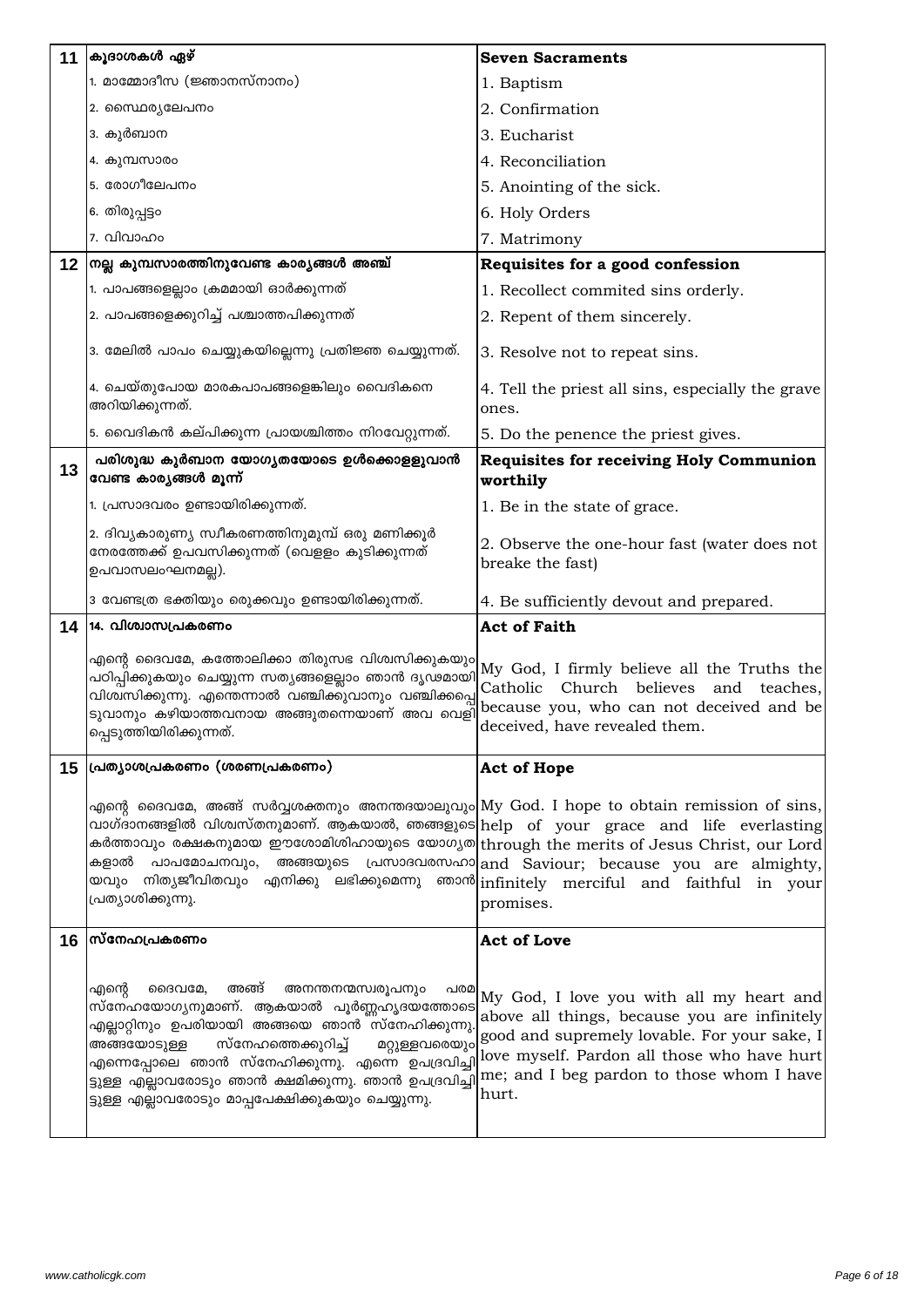| 17 | മനസ്താപപ്രകരണം                                                                                                                                                                                                                                                                                                                                                                                                                                                                                                                                                                                                                        | <b>Act of Contrition</b>                                                                                                                                                                                                                                                                                                                                                                                                   |
|----|---------------------------------------------------------------------------------------------------------------------------------------------------------------------------------------------------------------------------------------------------------------------------------------------------------------------------------------------------------------------------------------------------------------------------------------------------------------------------------------------------------------------------------------------------------------------------------------------------------------------------------------|----------------------------------------------------------------------------------------------------------------------------------------------------------------------------------------------------------------------------------------------------------------------------------------------------------------------------------------------------------------------------------------------------------------------------|
|    |                                                                                                                                                                                                                                                                                                                                                                                                                                                                                                                                                                                                                                       |                                                                                                                                                                                                                                                                                                                                                                                                                            |
|    | എന്റെ ദൈവമേ, ഏറ്റം നല്ലവനും എല്ലാറ്റിനും ഉപരിയായി<br>സ്നേഹിക്കപ്പെടുവാൻ യോഗ്യനുമായ അങ്ങേക്കെതിരായി<br>പാപം ചെയ്തുപോയതിനാൽ പൂർണ്ണ ഹൃദയത്തോടെ ഞാൻ<br>മനസ്തപിക്കുകയും പാപങ്ങളെ വെറുക്കുകയും ചെയ്യുന്നു.<br>അങ്ങയെ ഞാൻ സ്നേഹിക്കുന്നു. എന്റെ പാപങ്ങളാൽ<br>എന്റെ ആത്മാവിനെ അശുദ്ധമാക്കിയതിനാലും, സ്വർഗ്ഗത്തെ<br>നഷ്ടപ്പെടുത്തി നരകത്തിന് അർഹനായി (അർഹയായി)<br>തീർന്നതിനാലും ഞാൻ ഖേദിക്കുന്നു. അങ്ങയുടെ<br>പ്രസാദവരസഹായത്താൽ പാപസാഹചര്യങ്ങളെ<br>ഉപേക്ഷിക്കുമെന്നും മേലിൽ പാപം ചെയ്കയില്ലെന്നും<br>ദൃഢമായി ഞാൻ പ്രതിജ്ഞചെയ്യുന്നു ഏതെങ്കിലുമൊരു<br>പാപം ചെയ്യുക എന്നതിനേക്കാൾ മരിക്കുവാനും ഞാൻ<br>സന്നദ്ധനാ (സന്നദ്ധയാ) യിരിക്കുന്നു ആമ്മേൻ. | O my God, I am heartly sorry for having<br>offended you and I detest all my sins,<br>because I dread the loss of heaven and the<br>pains of hell, but most of all because I<br>offended you my God, who are all good and<br>deserving of all my love. I firmly resolve, by<br>your grace, to confess my sins, to do<br>penance and never more to offened you and<br>to be careful to avoid the occassions of sin.<br>Amen. |
| 18 | കാരുണ്യപ്രവർത്തികൾ പതിനാല്                                                                                                                                                                                                                                                                                                                                                                                                                                                                                                                                                                                                            | <b>Fourteen Works of Mercy</b>                                                                                                                                                                                                                                                                                                                                                                                             |
|    | a) ശാരീരികങ്ങൾ ഏഴ്                                                                                                                                                                                                                                                                                                                                                                                                                                                                                                                                                                                                                    | a) Seven Corporal works of mercy                                                                                                                                                                                                                                                                                                                                                                                           |
|    | 1 വിശക്കുന്നവർക്കു ഭക്ഷണം കൊടുക്കുന്നത്                                                                                                                                                                                                                                                                                                                                                                                                                                                                                                                                                                                               | 1. Feeding the hungry                                                                                                                                                                                                                                                                                                                                                                                                      |
|    | 2 ദാഹിക്കുന്നവർക്കു കുടിക്കാൻ കൊടുക്കുന്നത്                                                                                                                                                                                                                                                                                                                                                                                                                                                                                                                                                                                           | 2. Giving drink to the thirsty                                                                                                                                                                                                                                                                                                                                                                                             |
|    | 3 വസ്ത്രമില്ലാത്തവർക്കു വസ്ത്രം കൊടുക്കുന്നത്                                                                                                                                                                                                                                                                                                                                                                                                                                                                                                                                                                                         | 3. To clothe the naked                                                                                                                                                                                                                                                                                                                                                                                                     |
|    | 4 പാർപ്പിടമില്ലാത്തവർക്കു പാർപ്പിടം കൊടുക്കുന്നത്                                                                                                                                                                                                                                                                                                                                                                                                                                                                                                                                                                                     | 4. To shelter the homeless                                                                                                                                                                                                                                                                                                                                                                                                 |
|    | 5 രോഗികളെയും തടവുകാരെയും സന്ദർശിക്കുന്നത്.                                                                                                                                                                                                                                                                                                                                                                                                                                                                                                                                                                                            | 5. To visit the sick and the imprisoned                                                                                                                                                                                                                                                                                                                                                                                    |
|    | 6 അവശരെ സഹായിക്കുന്നത്.                                                                                                                                                                                                                                                                                                                                                                                                                                                                                                                                                                                                               | 6. To help the poor and the needy                                                                                                                                                                                                                                                                                                                                                                                          |
|    | 7 മരിച്ചവരെ അടക്കുന്നത്.                                                                                                                                                                                                                                                                                                                                                                                                                                                                                                                                                                                                              | 7. To bury the dead                                                                                                                                                                                                                                                                                                                                                                                                        |
|    | ആദ്ധ്യാത്മികങ്ങൾ ഏഴ്<br>ID).                                                                                                                                                                                                                                                                                                                                                                                                                                                                                                                                                                                                          | b) Seven Spiritual works of mercy                                                                                                                                                                                                                                                                                                                                                                                          |
|    | അറിവില്ലാത്തവരെ പഠിപ്പിക്കുന്നത്                                                                                                                                                                                                                                                                                                                                                                                                                                                                                                                                                                                                      | 1. Instructing the ignorant                                                                                                                                                                                                                                                                                                                                                                                                |
|    | സംശയമുളളവരുടെ സംശയം തീർക്കുന്നത്<br>2.                                                                                                                                                                                                                                                                                                                                                                                                                                                                                                                                                                                                | 2. Giving counsel to the doubting                                                                                                                                                                                                                                                                                                                                                                                          |
|    | ദൂ:ഖിതരെ ആശ്വസിപ്പിക്കുന്നത്<br>3.                                                                                                                                                                                                                                                                                                                                                                                                                                                                                                                                                                                                    | 3. To give comfort to the afflicted                                                                                                                                                                                                                                                                                                                                                                                        |
|    | തെറ്റു ചെയ്യുന്നവരെ തിരുത്തുന്നത്<br>4.                                                                                                                                                                                                                                                                                                                                                                                                                                                                                                                                                                                               | 4. To admonish wrong doers                                                                                                                                                                                                                                                                                                                                                                                                 |
|    | ഉപദ്രവങ്ങൾ ക്ഷമിക്കുന്നത്<br>5.                                                                                                                                                                                                                                                                                                                                                                                                                                                                                                                                                                                                       | 5. To forgive offences                                                                                                                                                                                                                                                                                                                                                                                                     |
|    | അന്യരുടെ കുറവുകൾ ക്ഷമയോടെ സഹിക്കുന്നത്<br>6.                                                                                                                                                                                                                                                                                                                                                                                                                                                                                                                                                                                          | 6. To bear patiently with others                                                                                                                                                                                                                                                                                                                                                                                           |
|    | ജീവിച്ചിരിക്കുന്നവർക്കും മരിച്ചവർക്കും വേണ്ടി<br>7.<br>പ്രാർത്ഥിക്കുന്നത്                                                                                                                                                                                                                                                                                                                                                                                                                                                                                                                                                             | 7. To pray for the living and the dead.                                                                                                                                                                                                                                                                                                                                                                                    |
| 19 | മനുഷ്യന്റെ അന്ത്യങ്ങൾ നാല്                                                                                                                                                                                                                                                                                                                                                                                                                                                                                                                                                                                                            | <b>Four Destinies of man</b>                                                                                                                                                                                                                                                                                                                                                                                               |
|    | 2. വിധി<br>3. സ്വർഗ്ഗം<br>1. മരണം<br>4. നരകം                                                                                                                                                                                                                                                                                                                                                                                                                                                                                                                                                                                          | 1. Death 2. Judgement 3. Heaven 4.<br>Hell.                                                                                                                                                                                                                                                                                                                                                                                |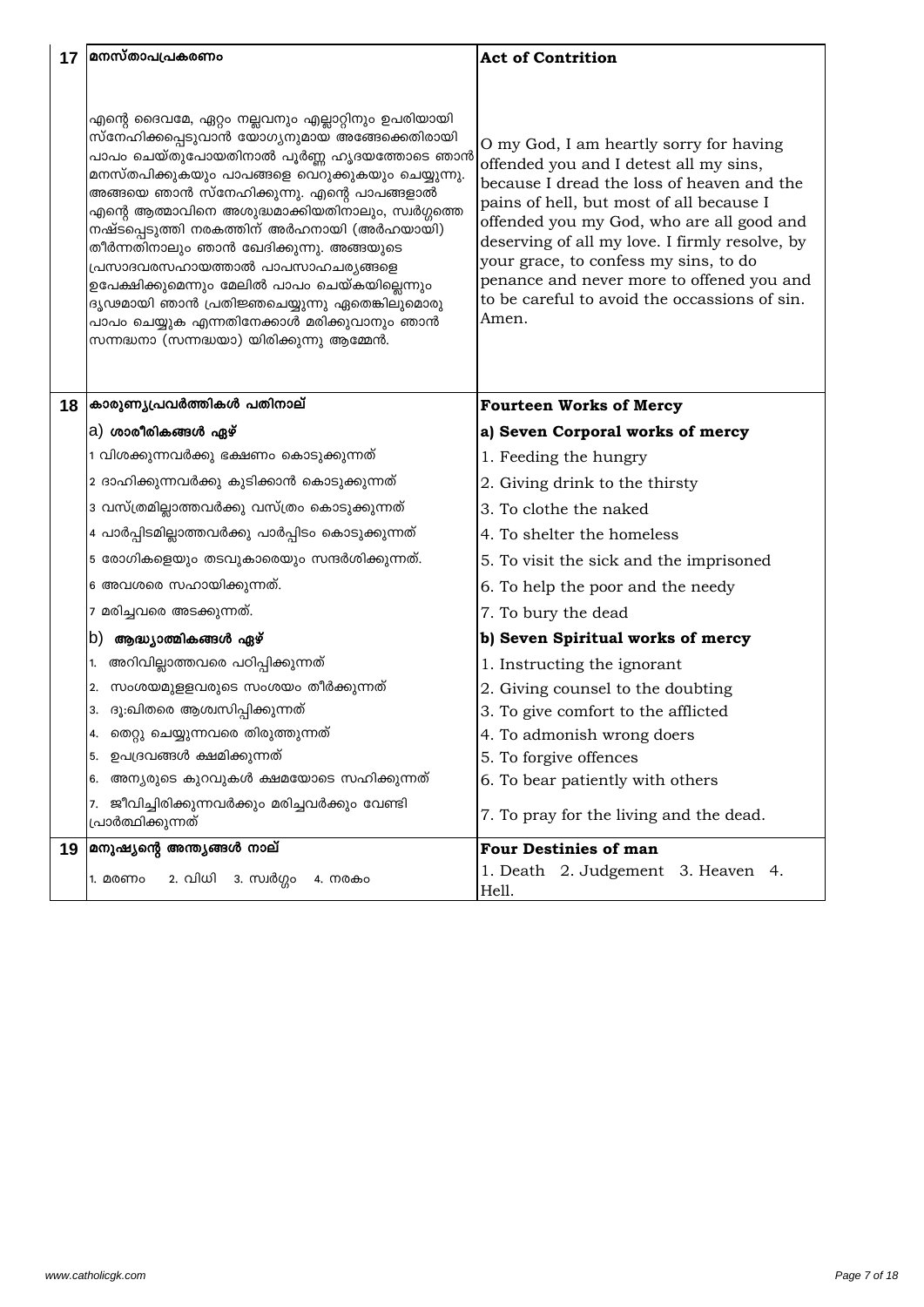| 20 | സുവിശേഷഭാഗൃങ്ങൾ                                                                                                                                                                                                                                                                                                                                                                                                                                                                                                       | <b>The Beautitudes</b>                                                                                                                                                                                                                                                                                                                                                                 |
|----|-----------------------------------------------------------------------------------------------------------------------------------------------------------------------------------------------------------------------------------------------------------------------------------------------------------------------------------------------------------------------------------------------------------------------------------------------------------------------------------------------------------------------|----------------------------------------------------------------------------------------------------------------------------------------------------------------------------------------------------------------------------------------------------------------------------------------------------------------------------------------------------------------------------------------|
|    | ആത്മാവിൽ ദരിദ്രർ ഭാഗ്യവാന്മാർ; എന്തുകൊണ്ടെന്നാൽ<br>സ്വർഗ്ഗരാജ്യം അവരുടേതാകുന്നു.                                                                                                                                                                                                                                                                                                                                                                                                                                      | 1. Blessed are the poor in spirit, for theirs is<br>the kingdom of heaven.                                                                                                                                                                                                                                                                                                             |
|    | 2 എളിമയുളളവർ ഭാഗ്യവാന്മാർ; എന്തുകൊണ്ടെന്നാൽ<br>അവർ ഭൂമിയെ അവകാശമായി അനുഭവിക്കും.                                                                                                                                                                                                                                                                                                                                                                                                                                      | 2. Blessed are the meek, for they shall<br>inherit the earth.                                                                                                                                                                                                                                                                                                                          |
|    | ദു:ഖിതർ ഭാഗ്യവാന്മാർ; എന്തുകൊണ്ടെന്നാൽ അവർ<br>3<br>ആശ്വസിക്കപ്പെടും.                                                                                                                                                                                                                                                                                                                                                                                                                                                  | 3. Blessed are those who mourn, for they<br>shall be comforted.                                                                                                                                                                                                                                                                                                                        |
|    | 4 നീതിയെക്കുറിച്ചു വിശപ്പും ദാഹവും സഹിക്കുന്നവർ<br>ഭാഗ്യവാൻമാർ; എന്തുകൊണ്ടെന്നാൽ അവർ തൃപ്തരാകും                                                                                                                                                                                                                                                                                                                                                                                                                       | 4. Blessed are those who hunger and thirst<br>for justice, for they shall be satisfied.                                                                                                                                                                                                                                                                                                |
|    | കരുണയുളളവർ ഭാഗൃവാന്മാർ; എന്തുകൊണ്ടെന്നാൽ<br>5<br>അവരുടെമേൽ കരുണയുണ്ടാകും.                                                                                                                                                                                                                                                                                                                                                                                                                                             | 5. Blessed are the merciful, for they shall<br>obtain mercy.                                                                                                                                                                                                                                                                                                                           |
|    | ഹ്യദയവിശുദ്ധിയുളളവർ ഭാഗ്യവാൻമാർ;<br>6<br>എന്തുകൊണ്ടെന്നാൽ അവർ ദൈവത്തെ കാണും.                                                                                                                                                                                                                                                                                                                                                                                                                                          | 6. Blessed are the pure in heart, for they<br>shall see God.                                                                                                                                                                                                                                                                                                                           |
|    | സമാധാനം ഉണ്ടാക്കുന്നവൻ ഭാഗ്യവാന്മാർ;<br>എന്തുകൊണ്ടെന്നാൽ അവർ ദൈവത്തിന്റെ പുത്രരെന്നു<br>$\sim$ $02$ $\sim$ $\sim$ $\sim$                                                                                                                                                                                                                                                                                                                                                                                              | 7. Blessed are the peacemakers, for they<br>shall be called the children of God.                                                                                                                                                                                                                                                                                                       |
|    | നീതിനിമിത്തം പീഡിപ്പിക്കപ്പെടുന്നവർ ഭാഗ്യവാന്മാർ;<br>എന്തുകൊണ്ടെന്നാൽ സ്വർഗ്ഗരാജ്യം അവരുടേതാകുന്നു.                                                                                                                                                                                                                                                                                                                                                                                                                   | 8. Blessed are those who suffer persecution<br>for justice's sake, for theirs is the kingdom of<br>heaven.                                                                                                                                                                                                                                                                             |
| 21 | സത്യസഭയുടെ പ്രധാന ലക്ഷണങ്ങൾ നാല്                                                                                                                                                                                                                                                                                                                                                                                                                                                                                      | Four Characteristics of the True Church                                                                                                                                                                                                                                                                                                                                                |
|    | തിരുസഭ ഏകമാകുന്നു<br>1.                                                                                                                                                                                                                                                                                                                                                                                                                                                                                               | 1. The Church is                                                                                                                                                                                                                                                                                                                                                                       |
|    | തിരുസഭ വിശുദ്ധമാകുന്നു.<br>2                                                                                                                                                                                                                                                                                                                                                                                                                                                                                          | 2. The Church is Holy                                                                                                                                                                                                                                                                                                                                                                  |
|    | തിരുസഭ കത്തോലിക്കമാകുന്നു.<br>3                                                                                                                                                                                                                                                                                                                                                                                                                                                                                       | 3. The Church is Catholic                                                                                                                                                                                                                                                                                                                                                              |
|    | തിരുസഭ ശ്ലൈഹികമാകുന്നു<br>4                                                                                                                                                                                                                                                                                                                                                                                                                                                                                           | 4. The Church is Apostolic                                                                                                                                                                                                                                                                                                                                                             |
|    | 22 മൂലപാപങ്ങളും അവയ്ക്കെതിരായ പുണ്യങ്ങളും                                                                                                                                                                                                                                                                                                                                                                                                                                                                             | Seven Capital Sins & their contrary                                                                                                                                                                                                                                                                                                                                                    |
|    | 1. നിഗളം<br>– എളിമ                                                                                                                                                                                                                                                                                                                                                                                                                                                                                                    | virtues<br>1. Pride<br>- Humility                                                                                                                                                                                                                                                                                                                                                      |
|    | 2. ദ്രവ്യാഗ്രഹം   –<br>ഔദാര്യം                                                                                                                                                                                                                                                                                                                                                                                                                                                                                        | 2. Avarice - Generosity                                                                                                                                                                                                                                                                                                                                                                |
|    | 3. 000000<br>അടക്കം                                                                                                                                                                                                                                                                                                                                                                                                                                                                                                   | - Patience<br>3. Anger                                                                                                                                                                                                                                                                                                                                                                 |
|    | 4. കോപo<br>ക്ഷമ                                                                                                                                                                                                                                                                                                                                                                                                                                                                                                       | 4. Gluttony - Temperance                                                                                                                                                                                                                                                                                                                                                               |
|    | മിതഭോജനം<br>5. കൊതി                                                                                                                                                                                                                                                                                                                                                                                                                                                                                                   | 5. Envy<br>- Brotherly love                                                                                                                                                                                                                                                                                                                                                            |
|    | 6. അസൂയ<br>ഉപവി                                                                                                                                                                                                                                                                                                                                                                                                                                                                                                       | 6. Sloth<br>- Enthusiasm                                                                                                                                                                                                                                                                                                                                                               |
|    | 7. മടി<br>ഉത്സാഹം                                                                                                                                                                                                                                                                                                                                                                                                                                                                                                     | 7. Lust                                                                                                                                                                                                                                                                                                                                                                                |
| 23 | മൗലിക സുകൃതങ്ങൾ നാല്                                                                                                                                                                                                                                                                                                                                                                                                                                                                                                  | - Modesty<br><b>Four Cardinal Virtues</b>                                                                                                                                                                                                                                                                                                                                              |
|    | 2.നീതി 3. ആത്മശക്തി 4 മിതത്വം<br>1. വിവേകം                                                                                                                                                                                                                                                                                                                                                                                                                                                                            | 1. Prudence 2. Justice 3. Fortitude 4.<br>Temperance                                                                                                                                                                                                                                                                                                                                   |
| 24 | ബർണ്ണർദുപുണ്യവാന്റെ ജപം                                                                                                                                                                                                                                                                                                                                                                                                                                                                                               | <b>Prayer of St. Bernard</b>                                                                                                                                                                                                                                                                                                                                                           |
|    | നിന്റെ<br>എത്രയും ദയയുളള<br>മാതാവേ,<br>ഓടിവന്ന് നിന്റെ സഹായം തേടി നിന്റെ<br>കേട്ടിട്ടില്ല<br>നീ ഓർക്കണമേ;<br>എന്നു<br>കന്യകകളുടെ<br>രാജ്ഞിയായ<br>മാതാവേ,<br>றற<br>കന്യകേ,<br>ദയയുളള<br>വിശ്വാസത്തിൽ<br>നിന്റെ തൃപ്പാദത്തിങ്കൽ<br>ധൈര്യപ്പെട്ടു<br>വിലപിച്ച് കണ്ണുനീർ ചിന്തി പാപിയായ<br>ഞാനണയുന്നു.<br>ദയാധിക്യത്തെ കാത്തുകൊണ്ട്<br>ഞാൻ<br>നിന്റെ<br>സന്നിദ്ധിയിൽ<br>നില്ക്കുന്നു.<br>മാതാവേ, എന്റെ അപേക്ഷ ഉപേക്ഷിക്കാതെ ദയാപൂർവ്വം $ \rm{despise\ not\ my\ petitions\ but\ in\ your\ mercy} $<br>കേട്ടരുളണമെ. ആമ്മേൻ. | സങ്കേതത്തിൽ Remember, O most gracious Virgin Mary,<br>asay muss it known that anyone who<br>and sought your intercession, was left<br>forsaken. Inspired with this confidence I fly<br>unto you. O Virgin of Virgins, my mother, to<br>mlong you I come, before you, I stand sinful and<br>അവതരിച്ച വചനത്തിന്റിsorrowful. O Mother of the Word incarnate,<br>hear and answer me. Amen. |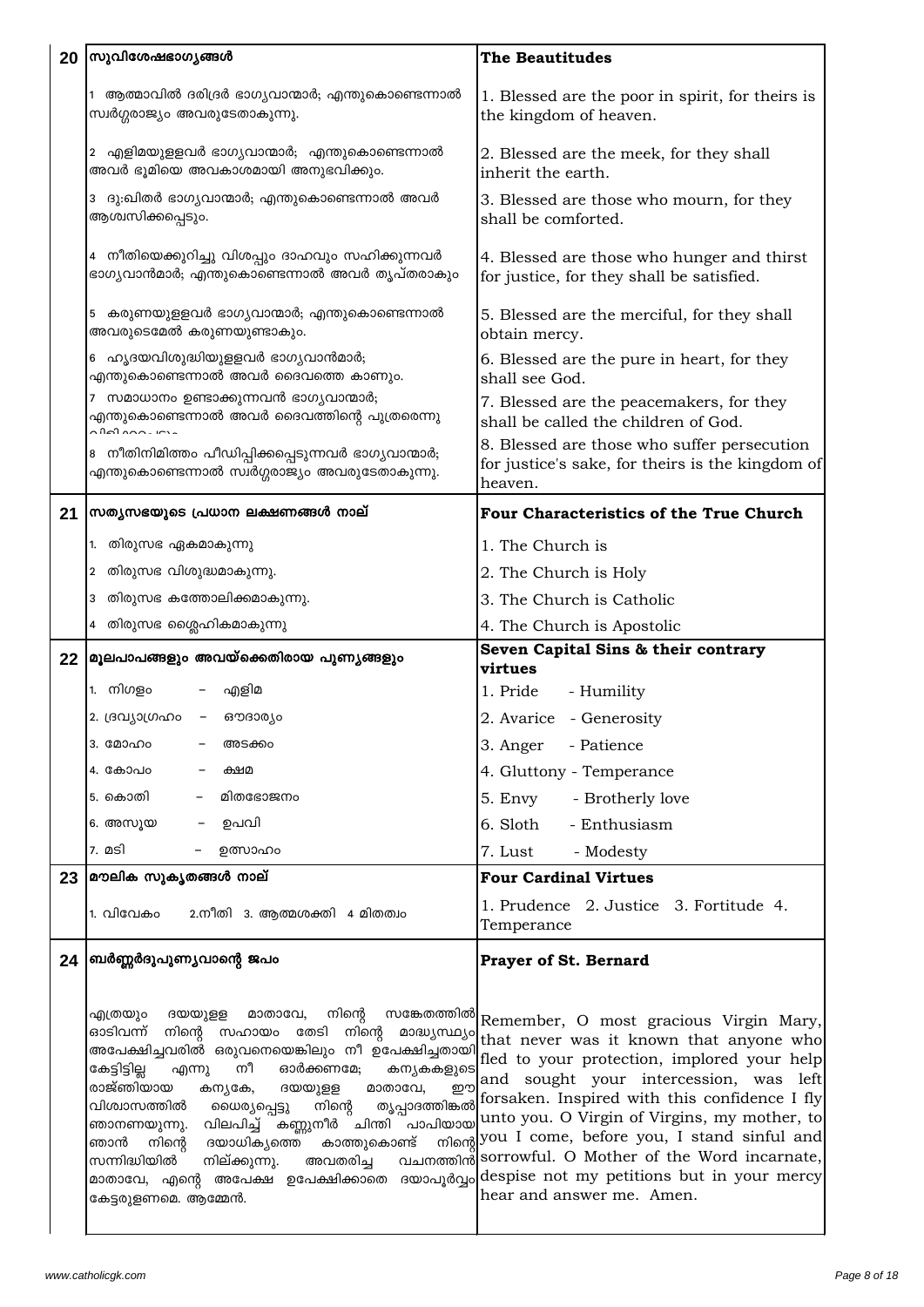| 25 | പ്രധാന പുണ്യപ്രവൃത്തികൾ മുന്ന്                                                                                                                                               | <b>Three Main Religious Virtues</b>                                                                                                                        |
|----|------------------------------------------------------------------------------------------------------------------------------------------------------------------------------|------------------------------------------------------------------------------------------------------------------------------------------------------------|
|    | 1. നോമ്പ്<br>2. പ്രാർത്ഥന 3 ദാനധർമ്മം                                                                                                                                        | 1. Fasting 2. Prayer 3. Charity                                                                                                                            |
| 26 | പരിശുദ്ധാരൂപിയുടെ ദാനങ്ങൾ ഏഴ്                                                                                                                                                | Seven Gifts of the Holy Spirit                                                                                                                             |
|    | 1. ജ്ഞാനം<br>2. ബുദ്ധി  3. ആലോചന<br>4. ആത്മശക്തി<br>5. അറിവ്<br>6. ഭക്തി<br>7. ദൈവഭയം                                                                                        | 1. Wisdom 2. Understanding 3. Counsel<br>4. Fortitude 5. Knowledge 6. Piety 7. Fear<br>of the Lord.                                                        |
| 27 | പരിശുദ്ധാരൂപിയുടെ ഫലങ്ങൾ പന്ത്രണ്ട്                                                                                                                                          | <b>Twelve Fruits of the Holy Spirit</b>                                                                                                                    |
|    | 1. സ്നേഹം (ഉപവി) 2 സന്തോഷം (ആനന്ദം) 3.<br>സമാധാനം 4 ക്ഷമ 5. ദയ (കനിവ്, ) 6 നന്മ 7 വിശ്വസ്തത<br>8 സൗമൃത (വിനയം) 9 സഹനശക്തി 10 മിതത്വം 11<br>ആത്മസംയമനം 12 ശുദ്ധത (കന്യാവ്രതം) | 1. Love 2. Joy 3. Peace 4. Patience 5.<br>Kindness 6. Goodness 7. Generosity 8.<br>Faithfulness 9. Gentleness 10. Modesty<br>11. Self Control 12. Chastity |
| 28 | പ്രരിശുദ്ധാരൂപിക്ക് എതിരായ പാപങ്ങൾ ആറ്                                                                                                                                       | Six Sins against the Holy Spirit                                                                                                                           |
|    | 1. മോക്ഷം കിട്ടുകയില്ലെന്നുളള വിചാരം (നിരാശ)                                                                                                                                 | 1. Despair that the heaven is unattainable.                                                                                                                |
|    | 2. സത്പ്രവൃത്തി കൂടാതെ മോക്ഷം പ്രാപിക്കാമെന്ന<br>മിഥ്യാപ്രതീക്ഷ.                                                                                                             | 2. Illusion that I can attain heaven without<br>doing good.                                                                                                |
|    | 3. ഒരുകാര്യം സത്യമാണെന്നറിഞ്ഞിട്ടും അതിനെ<br><b>സിരച്ച</b> ധി കറാന്നത്                                                                                                       | 3. Resisting truth knowingly.                                                                                                                              |
|    | 4. അന്യരുടെ നന്മയിലുളള അസൂയ.                                                                                                                                                 | 4. Envy at the prosperity of others.                                                                                                                       |
|    | 5 പാപം ചെയ്തതിനുശേഷം, അനുതപിക്കാതെ<br>പാപത്തിൽത്തന്നെ ജീവിക്കുന്നത്.                                                                                                         | 5. Obstinacy of sin.                                                                                                                                       |
|    | 6 അന്ത്യസമയത്തുപോലും അനുതപിക്കാതെ<br>പാപത്തോടൂകൂടി മരിക്കുന്നത്.                                                                                                             | 6. Impenitance until last.                                                                                                                                 |
| 29 | ദൈവത്തിന്റെ ലക്ഷണങ്ങൾ ആറ്                                                                                                                                                    | <b>Six Main Attributes of God</b>                                                                                                                          |
|    | ഭൈവം                                                                                                                                                                         | God is                                                                                                                                                     |
|    | 1. തന്നാൽ താനായിരിക്കുന്നു.                                                                                                                                                  | 1. Self - existent                                                                                                                                         |
|    | 2. അനാദിയായിരിക്കുന്നു.                                                                                                                                                      | 2. Eternal (without beginning or end)                                                                                                                      |
|    | 3. അശരീരിയായിരിക്കുന്നു                                                                                                                                                      | 3. Pure Spirit                                                                                                                                             |
|    | 4. സർവ്വനന്മസ്വരൂപനായിരിക്കുന്നു                                                                                                                                             | 4. Infinitely good                                                                                                                                         |
|    | 5. എങ്ങും വ്യാപിച്ചിരിക്കുന്നു.                                                                                                                                              | 5. Omnipresent                                                                                                                                             |
|    | 6. സകലത്തിന്റെയും ആദികാരണമായിരിക്കുന്നു                                                                                                                                      | 6. First cause of all                                                                                                                                      |
| 30 | ദൈവികപുണ്യങ്ങൾ മൂന്ന്                                                                                                                                                        | <b>Three Theological Virtues</b>                                                                                                                           |
|    | 1. വിശ്വാസം<br>3. ഉപവ <u>ി</u><br>2. ശരണം                                                                                                                                    | 1. Faith 2. Hope 3. Charity                                                                                                                                |
| 31 | ദൈവസന്നിദ്ധിയിൽ പ്രതികാരത്തിനായി ആവശ്യപ്പെടുന്ന<br>പാപങ്ങൾ നാല്                                                                                                              | Four Sins crying to Heaven for Vengeance                                                                                                                   |
|    | 1. മന:പൂർവ്വം കൊലപാതകം ചെയ്യുന്നത്.                                                                                                                                          | 1. Wilful murder                                                                                                                                           |
|    | 2. പ്രകൃതിവിരുദ്ധമായ മോഹപാപം ചെയ്യുന്നത്.                                                                                                                                    | 2. Sin of impurity against nature.                                                                                                                         |
|    | 3. ദരിദ്രരെയും വിധവകളെയും മാതാപിതാക്കന്മാരില്ലാത്ത<br>പൈതങ്ങളെയും പീഡിപ്പിക്കുന്നത്.                                                                                         | 3. Oppression of the poor, windows &<br>orphans.                                                                                                           |
|    | 4. വേലക്കാർക്കു ശരിയായ കൂലി കൊടുക്കാതിരിക്കുന്നത്.                                                                                                                           | 4. Defrauding labourers of their wages.                                                                                                                    |
| 32 | സുവിശേഷത്തിലെ വിശിഷ്ടോപദേശങ്ങൾ മൂന്ന്                                                                                                                                        | <b>Three Evangelical Counsels</b>                                                                                                                          |
|    | 1 ദൈവത്തെപ്രതി സ്വമനസ്സാ നേരുന്ന അനുസരണം                                                                                                                                     | 1. Voluntary offering of obedience to God                                                                                                                  |
|    | 2 ദൈവത്തെപ്രതി സ്വമനസ്സാ നേരുന്ന കന്യാവ്രതം                                                                                                                                  | 2. Voluntary offering of Chastity to God                                                                                                                   |
|    | 3 ദൈവത്തെപ്രതി സ്വമനസ്സാ നേരുന്ന ദാരിദ്ര്യം.                                                                                                                                 | 3. Voluntary offering of Poverty to God                                                                                                                    |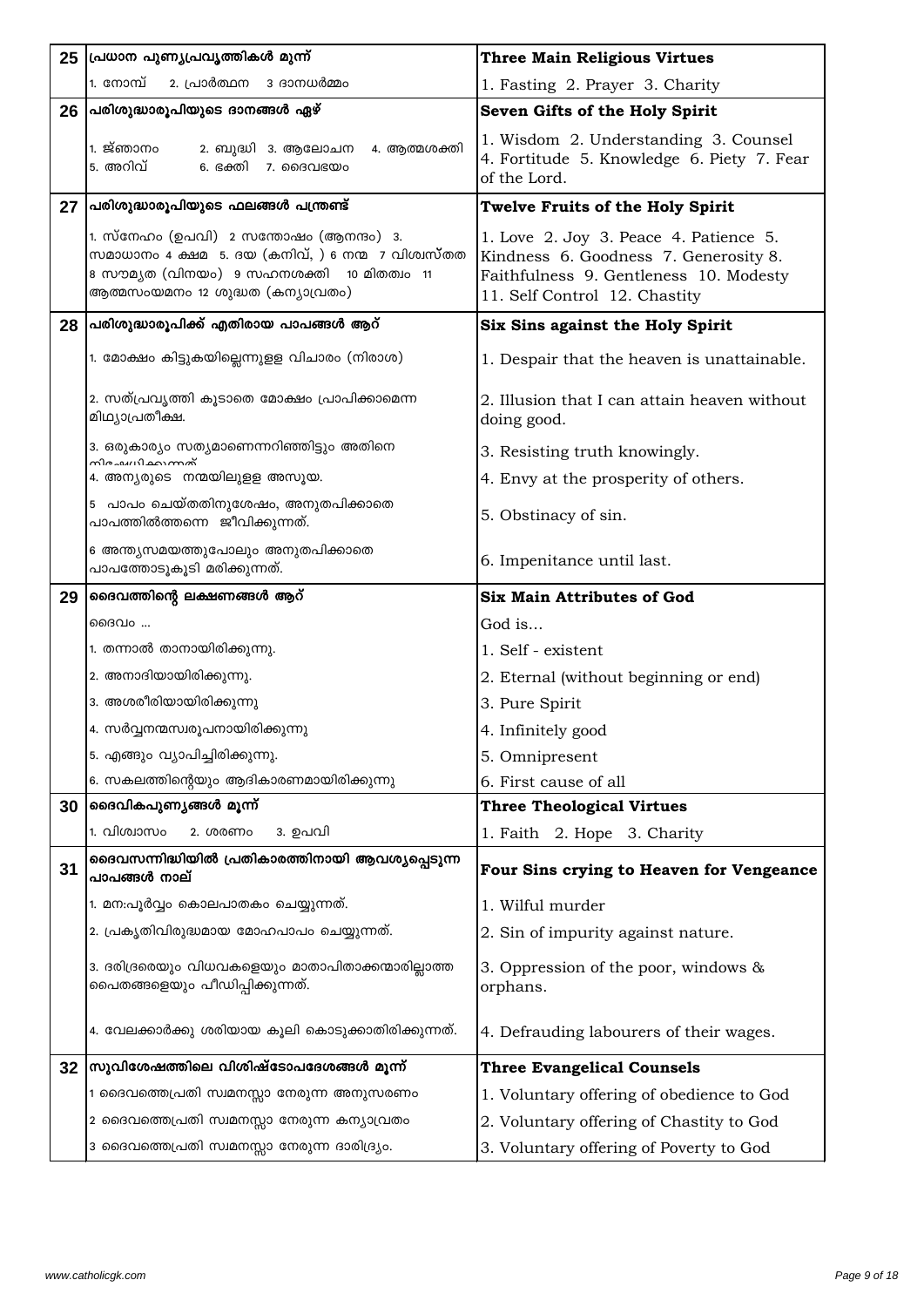| പ്രാരംഭപ്രാർത്ഥന                                                                                                                                                                                                                                                                                                                                                                                           | <b>Introductory Prayer</b>                                                                                                                               |
|------------------------------------------------------------------------------------------------------------------------------------------------------------------------------------------------------------------------------------------------------------------------------------------------------------------------------------------------------------------------------------------------------------|----------------------------------------------------------------------------------------------------------------------------------------------------------|
| അളവില്ലാത്ത സകല നന്മസ്വരൂപനായായിരിക്കുന്ന സർവ്വേശ്വരാ<br>കർത്താവേ, എളിയവരും നന്ദിയറ്റ പാപികളുമായ ഞങ്ങൾ<br>നിസ്സീമപ്രതാപവാനായ അങ്ങേ സന്നിധിയിൽ പ്രാർത്ഥിക്കുവാൻ<br>അയോഗ്യരാകുന്നു. എങ്കിലും അങ്ങേ അനന്തമായ ദയയിൽ<br>ശരണപ്പെട്ടുകൊണ്ട് പരിശുദ്ധ ദൈവമാതാവിന്റെ സ്തുതിക്കായി<br>ജപമാലയർപ്പിക്കുവാൻ ഞങ്ങൾ ആഗ്രഹിക്കുന്നു. ഈ അർപ്പണം<br>ഭക്തിയോടും ശ്രദ്ധയോടുംകൂടെ ചെയ്യുന്നതിന് കർത്താവേ ഞങ്ങളെ<br>സഹായിക്കണമേ. |                                                                                                                                                          |
| വിശ്വാസപ്രമാണം: സർവ്വശക്തനായ പിതാവും                                                                                                                                                                                                                                                                                                                                                                       | The Apostles' Creed                                                                                                                                      |
| സ്വർഗ്ഗസ്ഥനായ പിതാവെ                                                                                                                                                                                                                                                                                                                                                                                       | Our Father                                                                                                                                               |
| പിതാവായ ദൈവത്തിന്റെ മകളായിരിക്കുന്ന പരിശുദ്ധ<br>മറിയമേ, ഞങ്ങളിൽ ദൈവവിശ്വാസമെന്ന പുണ്യമുണ്ടായി<br>ഫലം ചെയ്യുന്നതിന് അങ്ങേ തിരിക്കുമാരനോട്<br>അപേക്ഷിക്കണമേ.                                                                                                                                                                                                                                                 | Holy Mary, Daughter of the Eternal Father,<br>Strengthen our faith.                                                                                      |
| 1 നന്മ.                                                                                                                                                                                                                                                                                                                                                                                                    | 1 Hail Mary                                                                                                                                              |
| പുത്രനായ ദൈവത്തിന്റെ മാതാവായിരിക്കുന്ന പരിശുദ്ധ<br>മറിയമേ, ഞങ്ങളിൽ ദൈവശരണമെന്ന പുണ്യമുണ്ടായി<br>വളരുന്നതിന് അങ്ങേ തിരുക്കുമാരനോട് അപേക്ഷിക്കണമേ.                                                                                                                                                                                                                                                           | Holy Mary, Mother of the Beloved Son,<br>increase our hope.<br>1 Hail Mary<br>1 Hail Mary                                                                |
| 1 നന്മ.<br>പരിശുദ്ധാത്മാവായ ദൈവത്തിന് ഏററവും പ്രിയമുള്ള<br>പരിശുദ്ധ മറിയമേ ഞങ്ങളിൽ ദൈവസ്നേഹമെന്ന<br>പുണ്യമുണ്ടായി വർദ്ധിക്കുന്നതിന് അങ്ങേ തിരുക്കുമാരനോട്<br>അപേക്ഷിക്കണമേ.<br>1 നന്മ.                                                                                                                                                                                                                     | Holy Mary, Radient temple of the Holy Spirit,<br>deepen our love.<br>1 Hail Mary, 1 Glory be                                                             |
| കൊന്തയുടെ ഓരോ ദശകവും കഴിഞ്ഞു ചൊല്ലാവുന്ന<br>ഫാത്തിമാ സുകൃതജപം:                                                                                                                                                                                                                                                                                                                                             | Fatima Aspiration at the close of each decade:                                                                                                           |
| ഓ, എന്റെ ഈശോ, ഞങ്ങളുടെ പാപങ്ങൾ ക്ഷമിക്കണമേ,<br>നരകാഗ്നിയിൽ നിന്നും ഞങ്ങളെ രക്ഷിക്കണമേ, എല്ലാ<br>ആത്മാക്കളെയും വിശിഷ്യാ, അങ്ങേ സഹായം കൂടുതൽ<br>ആവശ്യമുള്ളവരേയും സ്വർഗ്ഗത്തിലേക്കാനയിക്കണമേ.                                                                                                                                                                                                                 | O my Jesus, forgive us our sins, save us from<br>the fire of hell and lead all souls to Heaven,<br>especially those who have most need of your<br>mercy. |

തുടർന്ന്: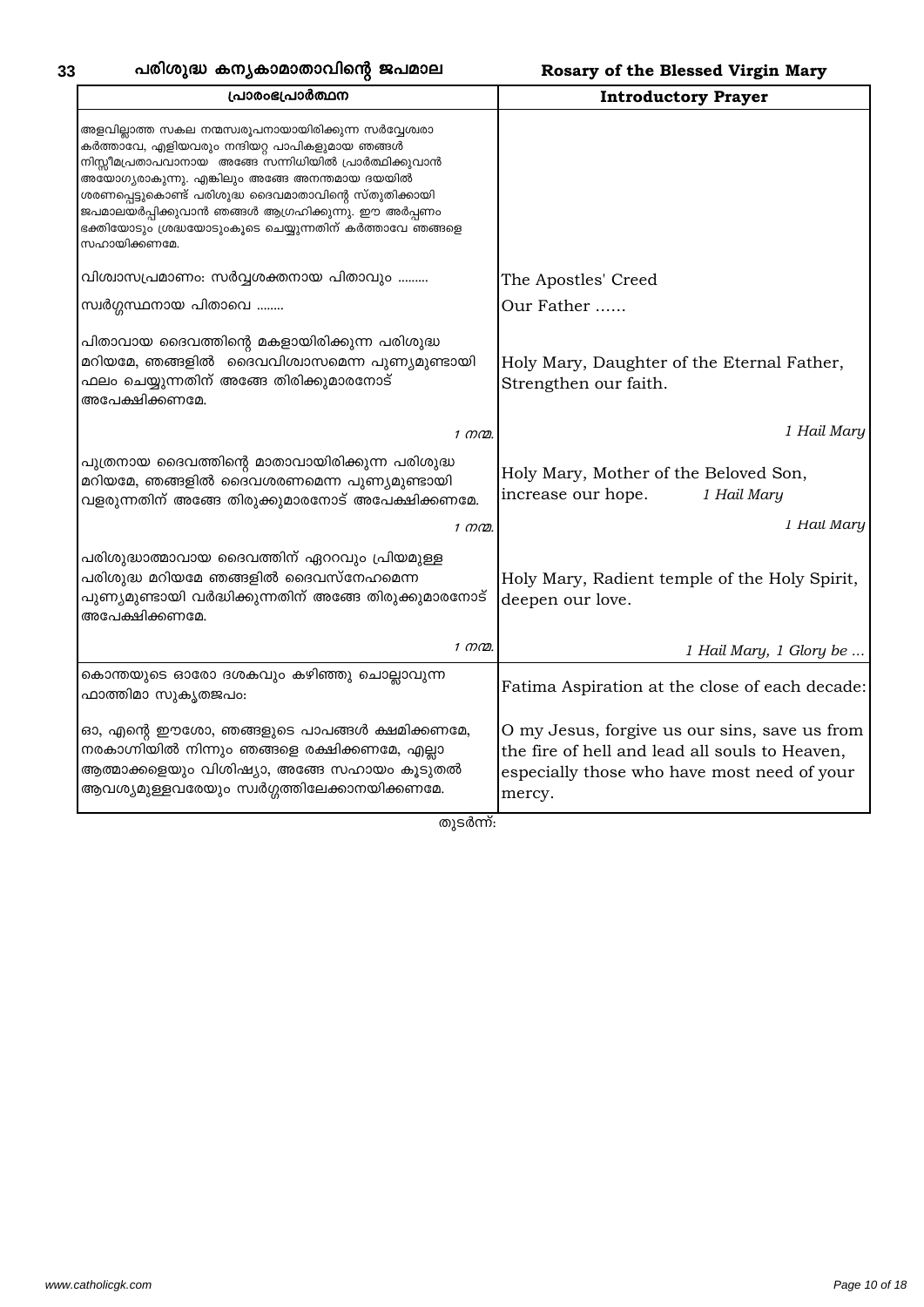|                         | സന്തോഷകരമായ രഹസ്യങ്ങൾ                                                                                                                                                                                                               | <b>Joyful Mysteries</b>                                                             |
|-------------------------|-------------------------------------------------------------------------------------------------------------------------------------------------------------------------------------------------------------------------------------|-------------------------------------------------------------------------------------|
|                         | (തിങ്കൾ, ശനി)                                                                                                                                                                                                                       | (Monday & Saturday)                                                                 |
| $\blacktriangleleft$    | മംഗളവാർത്ത                                                                                                                                                                                                                          | <b>The Annunciation</b>                                                             |
|                         | പരിശുദ്ധ ദൈവമാതാവ് ഗർഭം ധരിച്ച് ഈശോ മിശിഹായേ<br>പ്രസവിക്കുമെന്ന മംഗളവാർത്ത ഗബ്രിയേൽ മാലാഖ<br>ദൈവകല്പനയാൽ അറിയിച്ചു എന്നു ധ്യാനിക്കുക.                                                                                               | The Angel Gabriel saluted our Blessed Lady<br>with the title Full of Grace.         |
|                         | 1 സ്വർഗ്ഗ. 10 നന്മ. 1 ത്രി.                                                                                                                                                                                                         | 1 Our Father, 10 Hail Mary and 1 Glory be                                           |
| $\overline{2}$          | പരിശുദ്ധ അമ്മ ഏലീശ്വായെ സന്ദർശിക്കുന്നു                                                                                                                                                                                             | The Visitation of Mary to Elizabeth                                                 |
|                         | പരിശുദ്ധ ദൈവമാതാവ്, ഏലീശ്വാ ഗർഭിണിയായ വിവരം<br>കേട്ടപ്പോൾ ആ പുണ്യവതിയെ ചെന്നു കണ്ട് മൂന്നുമാസം<br>വരെ അവൾക്കു ശ്രുശ്രൂഷ ചെയ്തു എന്നു ധ്യാനിക്കുക.                                                                                   | The Blessed Virgin Mary went to visit her<br>cousin St. Elizabeth.                  |
|                         | 1 സ്വർഗ്ഗ. 10 നന്മ. 1 ത്രി.                                                                                                                                                                                                         | 1 Our Father, 10 Hail Mary and 1 Glory be                                           |
| $\overline{3}$          | ഈശോയുടെ ജനനം                                                                                                                                                                                                                        | The Nativity                                                                        |
|                         | പരിശുദ്ധ ദൈവമാതാവ് തന്റെ ഉദരത്തിൽ ഉത്ഭവിച്ച<br>ദൈവകുമാരനെ പ്രസവിപ്പാൻ കാലമായപ്പോൾ ബത്ലഹേം<br>നഗരിയിൽ പാതിരായ്ക്കു പ്രസവിച്ച് ഒരു തൊഴുക്കൂട്ടിൽ<br>കിടത്തി എന്നു ധ്യാനിക്കുക.                                                        | The Blessed Virgin Mary brought forth our<br>Lord in a manger at Bethlehem.         |
|                         | 1 സ്വർഗ്ഗ. 10 നന്മ. 1 ത്രി.                                                                                                                                                                                                         | 1 Our Father, 10 Hail Mary and 1 Glory be                                           |
| $\overline{\mathbf{4}}$ | ഈശോയെ ദൈവാലയത്തിൽ കാഴ്ചവയ്ക്കുന്നു                                                                                                                                                                                                  | The Presentation of Child Jesus                                                     |
|                         | പരിശുദ്ധ ദൈവമാതാവ് തന്റെ ശുദ്ധീകരണത്തിന്റെ നാൾ<br>വന്നപ്പോൾ ഈശോമിശിഹായെ ദൈവാലയത്തിൽ<br>കൊണ്ടുചെന്നു ദൈവത്തിനു കാഴ്ചവച്ച് ശെമയോൻ എന്ന<br>മഹാത്മാവിന്റെ കരങ്ങളിൽ ഏൽപ്പിച്ചു എന്നു ധ്യാനിക്കുക.                                        | The Blessed Virgin Mary presented the child<br>Jesus in the Temple.                 |
|                         | 1 സ്വർഗ്ഗ. 10 നന്മ. 1 ത്രി.                                                                                                                                                                                                         | 1 Our Father, 10 Hail Mary and 1 Glory be                                           |
| 5                       | ഈശോയെ ദൈവാലയത്തിൽ കണ്ടെത്തുന്നു                                                                                                                                                                                                     | The Finding of Jesus in the Temple                                                  |
|                         | പരിശുദ്ധ ദൈവമാതാവ് തന്റെ ദിവ്യകുമാരനു പന്ത്രണ്ടു<br>വയസ്സായിരിക്കെ മൂന്നു ദിവസം അവിടുത്തെ കാണാതെ<br>അമ്പേഷിച്ചിട്ടു മൂന്നാംനാൾ ദേവാലയത്തിൽ വച്ചു<br>വേദശാസ്ത്രികളുമായി തർക്കിച്ചിരിക്കയിൽ അവിടുത്തെ<br>കണ്ടെത്തി എന്ന് ധ്യാനിക്കുക. | The Blessed Virgin Mary sought the lost Child<br>Jesus and found Him in the Temple. |
|                         | 1 സ്വർഗ്ഗ. 10 നന്മ. 1 ത്രി.                                                                                                                                                                                                         | 1 Our Father, 10 Hail Mary and 1 Glory be                                           |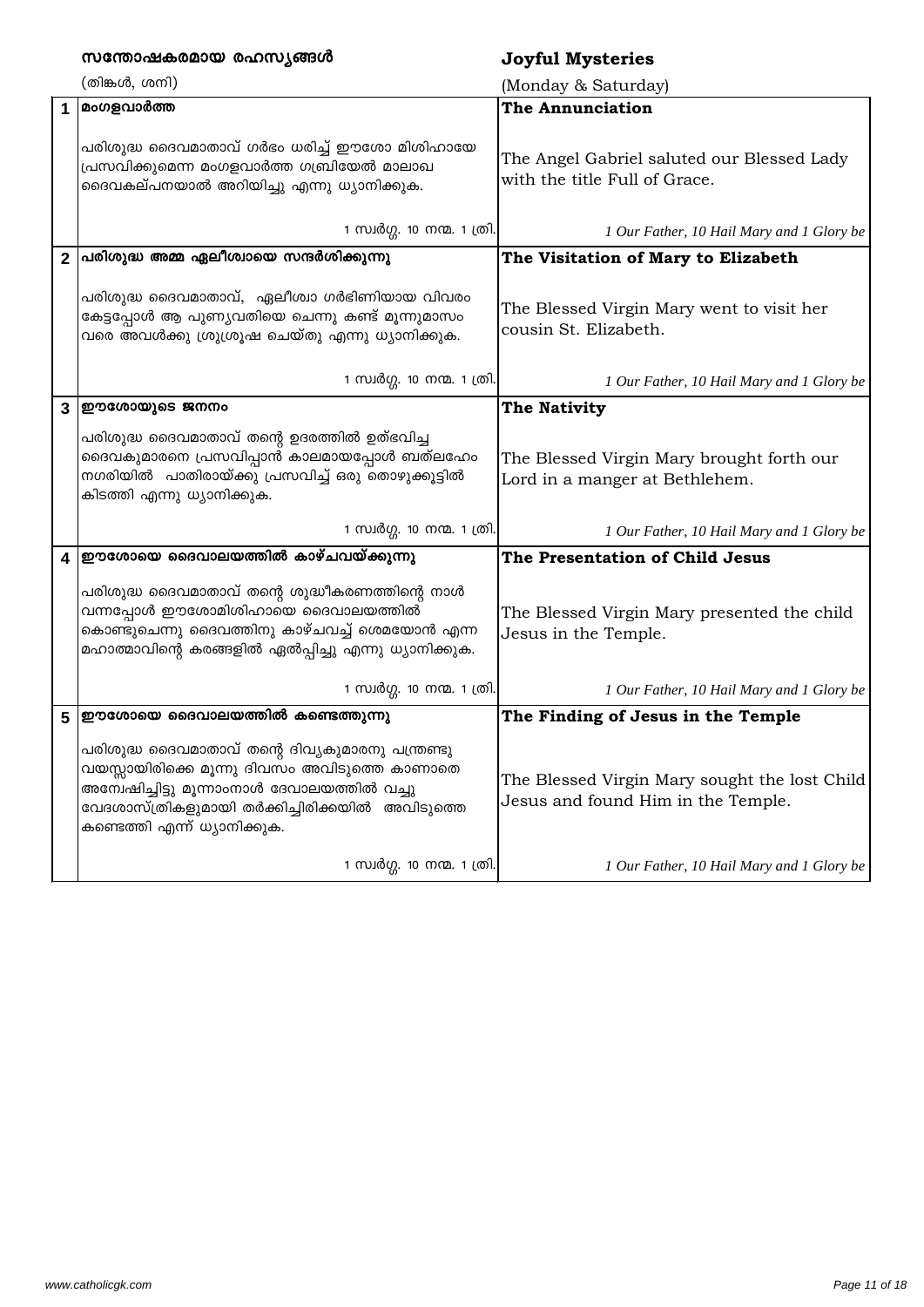|                         | പ്രകാശത്തിന്റെ രഹസ്യങ്ങൾ                                                                                                                                                                                                                                                | <b>Luminous Mysteries</b>                                                                                                        |
|-------------------------|-------------------------------------------------------------------------------------------------------------------------------------------------------------------------------------------------------------------------------------------------------------------------|----------------------------------------------------------------------------------------------------------------------------------|
|                         | (വ്യാഴം)                                                                                                                                                                                                                                                                | (Thursday)                                                                                                                       |
|                         | ഈശോയുടെ മമ്മോദീസ                                                                                                                                                                                                                                                        | The Baptism of Jesus                                                                                                             |
|                         | നമ്മുടെ കർത്താവായ ഈശോമിശിഹാ യോർദ്ദാൻ നദിയിൽ<br>മമ്മോദീസ സ്വീകരിച്ചപ്പോൾ പരിശുദ്ധാത്മാവ്<br>അവിടുത്തെമേൽ എഴുന്നള്ളി വന്നതിനേയും ''ഇവൻ എന്റെ<br>പ്രിയപുത്രൻ ഇവനിൽ ഞാൻ പ്രസാദിച്ചിരിക്കുന്നു.'' എന്ന <mark>്</mark><br>സ്വർഗ്ഗത്തിൽ നിന്ന് അരുളപ്പാടുണ്ടായതിനെയും കുറിച്ച് | At the beginning of His public life, Our Lord<br>Jesus received baptism at the river Jordan.                                     |
|                         | 1 സ്വർഗ്ഗ. 10 നന്മ. 1 ത്രി.                                                                                                                                                                                                                                             | 1 Our Father, 10 Hail Mary and 1 Glory be                                                                                        |
| $\overline{2}$          | കാനായിലെ വിവാഹവിരുന്ന്                                                                                                                                                                                                                                                  | The Self-manifestation at Cana                                                                                                   |
|                         | നമ്മുടെ കർത്താവായ ഈശോമിശിഹാ കാനായിലെ<br>കല്യാണവിരുന്നിൽ വച്ച് തന്റെ അമ്മയായ പരിശുദ്ധ കന്യാ<br>മറിയത്തിന്റെ അപേക്ഷ സ്വീകരിച്ച്   അത്ഭുതകരമായി വെള്ളം<br>വീഞ്ഞാക്കി തന്റെ മഹത്വം വെളിപ്പെടുത്തിയതിനെക്കുറിച്ച്<br>ധ്യാനിക്കുക.                                            | Our Lord Jesus manifested Himself at the<br>wedding feast at Cana, by changing water<br>into wine.                               |
|                         | 1 സ്വർഗ്ഗ. 10 നന്മ. 1 ത്രി.                                                                                                                                                                                                                                             | 1 Our Father, 10 Hail Mary and 1 Glory be                                                                                        |
| $\mathbf{3}$            | ഈശോയുടെ പ്രബോധനം                                                                                                                                                                                                                                                        | The Proclamation of the Kingdom of God                                                                                           |
|                         | നമ്മുടെ കർത്താവായ ഈശോമിശിഹാ ദൈവരാജ്യത്തിന്റെ<br>ആഗമനം അറിയിച്ചുകൊണ്ട് അനുതപിച്ച് സുവിശേഷത്തിൽ<br>വിശ്വസിക്കുവാൻ ആഹ്വാനം ചെയ്തതിനെക്കുറിച്ച്<br>ധ്യാനിക്കുക.                                                                                                             | Our Lord Jesus exhorted people to repent, by<br>proclaimg the coming of the Kingdom of God.                                      |
|                         | 1 സ്വർഗ്ഗ. 10 നന്മ. 1 ത്രി.                                                                                                                                                                                                                                             | 1 Our Father, 10 Hail Mary and 1 Glory be                                                                                        |
| $\overline{\mathbf{4}}$ | ഈശോയുടെ രൂപാന്തരീകരണം                                                                                                                                                                                                                                                   | The Transfiguration of Jesus                                                                                                     |
|                         | നമ്മുടെ കർത്താവായ ഈശോമിശിഹാ താബോർ മലയിൽ<br>പ്രാർത്ഥിച്ചുകൊണ്ടിരുന്നപ്പോൾ<br>രൂപാന്തരപ്പെട്ടതിനെയും,''ഇവൻ എന്റെ പ്രിയപുത്രനാകുന്നു<br>ഇവനെ നിങ്ങൾ ശ്രവിക്കുവിൻ'' എന്ന സ്വർഗ്ഗീയ<br>അരുളപ്പാടുണ്ടായതിനേയും കുറിച്ച് ധ്യാനിക്കുക.                                          | Our Lord Jesus transfigured at Mount Tabore<br>and revealed His heavenly glory.                                                  |
|                         | 1 സ്വർഗ്ഗ. 10 നന്മ. 1 ത്രി.                                                                                                                                                                                                                                             | 1 Our Father, 10 Hail Mary and 1 Glory be                                                                                        |
|                         | 5  പരിശുദ്ധ കുർബ്ബാനയടെ സ്ഥാപനം                                                                                                                                                                                                                                         | The Institution of the Holy Eucharist                                                                                            |
|                         | നമ്മുടെ കർത്താവായ ഈശോമിശിഹാ അന്ത്യ<br>അത്താഴവേളയിൽ നമ്മോടുള്ള സ്നേഹത്തിന്റെ<br>ഉടമ്പടിയായി തന്റെ ശരീരരക്തങ്ങൾ പങ്കുവച്ചു നൽകുന്ന<br>പരിശുദ്ധകുർബ്ബാന സ്ഥാപിച്ചതിനെക്കുറിച്ച് ധ്യാനിക്കുക.                                                                               | Our Lord Jesus imparted His life and<br>expressed His love towards humankind by<br>instituting the Eucharist at the last supper. |
|                         | 1 സ്വർഗ്ഗ. 10 നന്മ. 1 ത്രി.                                                                                                                                                                                                                                             | 1 Our Father, 10 Hail Mary and 1 Glory be                                                                                        |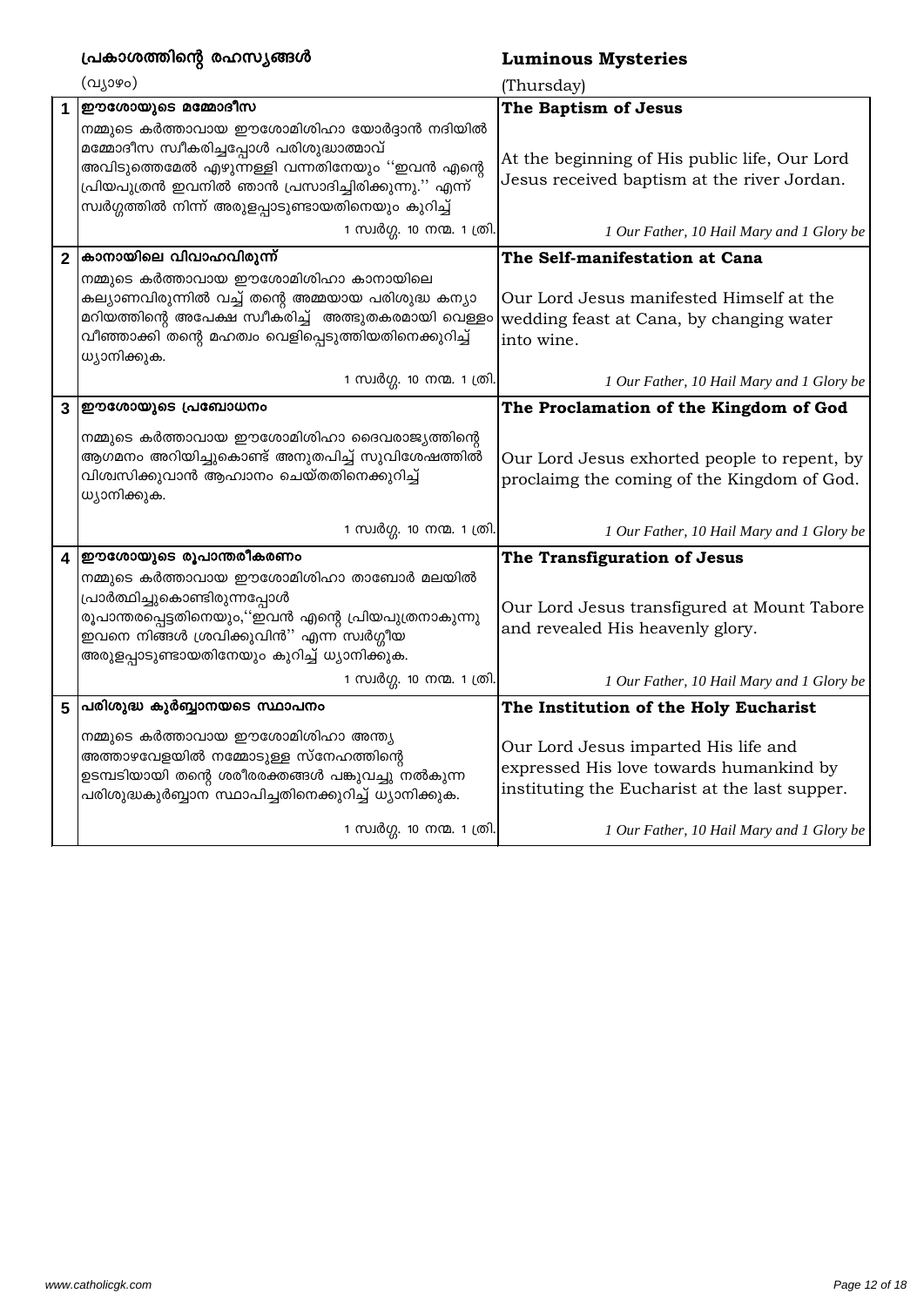|                         | ദു:ഖകരമായ രഹസ്യങ്ങൾ                                                                                                                                                                                             | <b>Sorrowful Mysteries</b>                                                              |
|-------------------------|-----------------------------------------------------------------------------------------------------------------------------------------------------------------------------------------------------------------|-----------------------------------------------------------------------------------------|
|                         | (ചൊവ്വ, വെള്ളി)                                                                                                                                                                                                 | (Tuesday and Friday)                                                                    |
| 1                       | രക്തം വിയർക്കുന്ന ഈശോ                                                                                                                                                                                           | The Agony of Jesus in the Garden                                                        |
|                         | നമ്മുടെ കർത്താവീശോമിശിഹാ പൂങ്കാവനത്തിൽ<br>പ്രാർത്ഥിച്ചിരിക്കുമ്പോൾ രക്തം വിയർത്തു എന്നു<br>ധ്യാനിക്കുക.                                                                                                         | Our Lord Jesus' Prayer for us in the Garden<br>of Gethsemene, bathed in sweat of blood. |
|                         | 1 സ്വർഗ്ഗ. 10 നന്മ. 1 ത്രി.                                                                                                                                                                                     | 1 Our Father, 10 Hail Mary & 1 Glory to be                                              |
| $\overline{2}$          | ഈശോയെ ചമ്മട്ടികൊണ്ട് അടിക്കുന്നു                                                                                                                                                                                | The Scourging of Jesus                                                                  |
|                         | നമ്മുടെ കർത്താവീശോമിശിഹാ പീലാത്തോസിന്റെ<br>വീട്ടിൽവച്ച് ചമ്മട്ടികളാൽ അടിക്കപ്പെട്ടു എന്നു ധ്യാനിക്കുക.                                                                                                          | Our Lord Jesus was most cruely scourged at<br>a pillar by the soldiers of Pilate.       |
|                         | 1 സ്വർഗ്ഗ. 10 നന്മ. 1 ത്രി.                                                                                                                                                                                     | 1 Our Father, 10 Hail Mary & 1 Glory to be                                              |
|                         | 3  ഈശോയെ മുൾമുടി ധരിപ്പിക്കുക.                                                                                                                                                                                  | The Crowning of Jesus with Thorns                                                       |
|                         | നമ്മുടെ കർത്താവീശോമിശിഹായെ യൂദന്മാർ മുൾമുടി<br>ധരിപ്പിച്ചു എന്നു ധ്യാനിക്കുക.                                                                                                                                   | Our Lord Jesus was made to wear a crown of<br>sharp thorns.                             |
|                         | 1 സ്വർഗ്ഗ. 10 നന്മ. 1 ത്രി.                                                                                                                                                                                     | 1 Our Father, 10 Hail Mary & 1 Glory to be                                              |
| $\overline{\mathbf{4}}$ | ഈശോ കുരിശു വഹിക്കുന്നു                                                                                                                                                                                          | The Carrying of the Cross                                                               |
|                         | നമ്മുടെ കർത്താവീശോമിശിഹാ മരണത്തിനു<br>വിധിക്കപ്പെട്ടശേഷം തനിക്ക് അധികം അപമാനവും<br>വ്യാകുലവുമുണ്ടാകുവാൻവേണ്ടി അവിടുത്ത <mark>െ</mark><br>തിരുത്തോളിൻമേൽ ഭാരമുള്ള കുരിശുമരം ചുമത്തപ്പെട്ടു<br>എന്നു ധ്യാനിക്കുക. | Our Lord Jesus patiently carried the Cross to<br>Carvary.                               |
|                         | 1 സ്വർഗ്ഗ. 10 നന്മ. 1 ത്രി.                                                                                                                                                                                     | 1 Our Father, 10 Hail Mary & 1 Glory to be                                              |
|                         | 5  ഈശോ കുരിശിൽ മരിക്കുന്നു                                                                                                                                                                                      | The Crucifixion                                                                         |
|                         | നമ്മുടെ കർത്താവീശോമിശിഹാ ഗാഗുൽത്താമലയിൽ<br>ചെന്നപ്പോൾ വ്യാകുലസമുദ്രത്തിൽ മുഴുകിയ പരിശുദ്ധ<br>മാതാവിന്റെ മുമ്പാകെ തിരുവസ്ത്രങ്ങളുരിഞ്ഞെടുക്കപ്പെട്ട്<br>കുരിശിന്മേൽ തറയ്ക്കപ്പെട്ടു എന്ന് ധ്യാനിക്കുക.           | Our Lord Jesus was stripped of his cloths<br>and nailed to the Cross.                   |
|                         | 1 സ്വർഗ്ഗ. 10 നന്മ. 1 ത്രി.                                                                                                                                                                                     | 1 Our Father, 10 Hail Mary & 1 Glory to be                                              |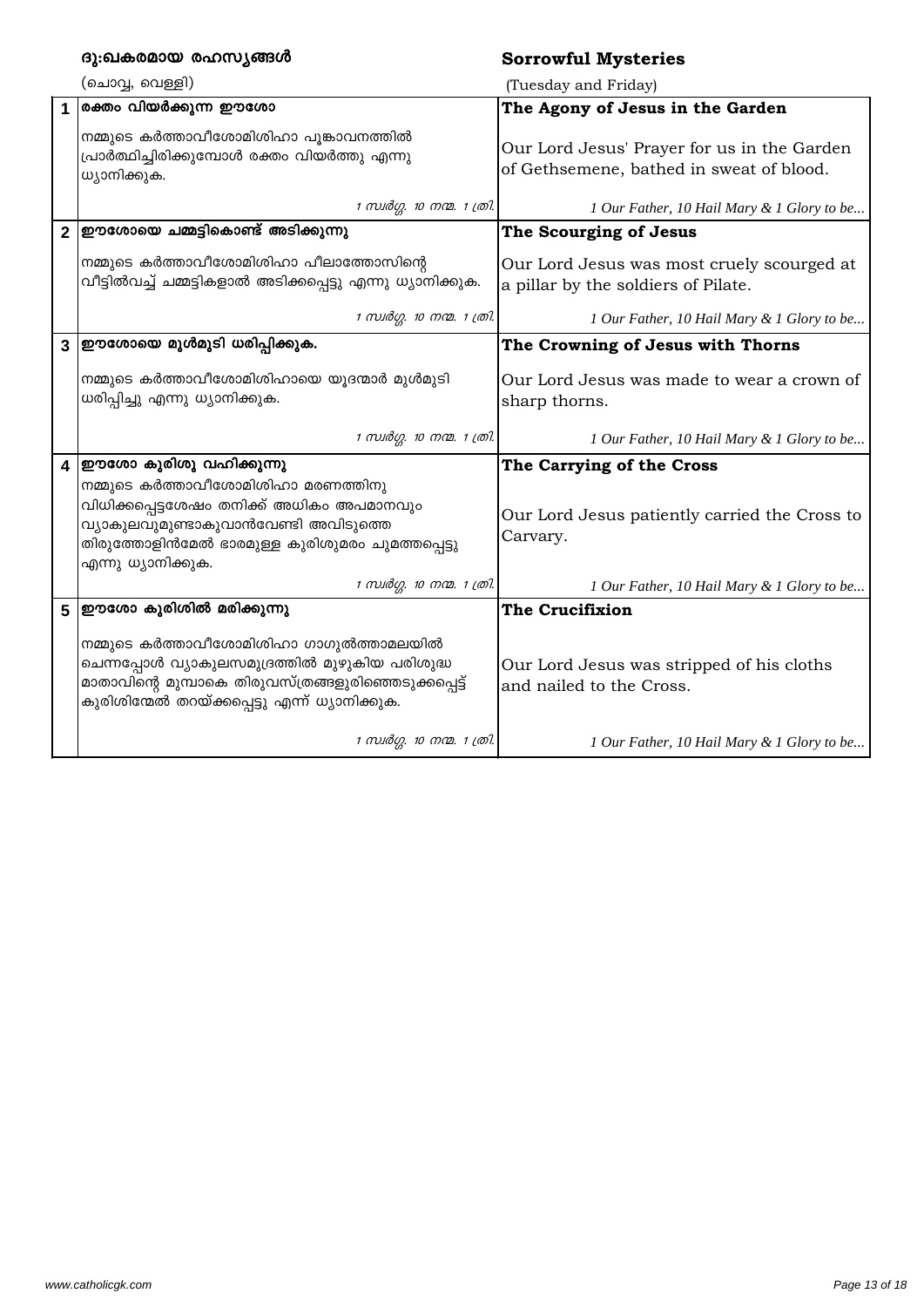|                         | മഹിമയുടെ രഹസ്യങ്ങൾ                                                                                                                                                                                                                                  | <b>The Glorios Mysteries</b>                                                                                                            |
|-------------------------|-----------------------------------------------------------------------------------------------------------------------------------------------------------------------------------------------------------------------------------------------------|-----------------------------------------------------------------------------------------------------------------------------------------|
|                         | (ഞായർ, ബുധൻ)                                                                                                                                                                                                                                        | (Sunday and Wednesday)                                                                                                                  |
| $\mathbf{1}$            | ഈശോയുടെ ഉത്ഥാനം                                                                                                                                                                                                                                     | The Resurrection of Jesus                                                                                                               |
|                         | നമ്മുടെ കർത്താവീശോമിശിഹാ പീഡ സഹിച്ച് മരിച്ചതിന്റെ<br>മൂന്നാംനാൾ ജയസന്തോഷങ്ങളോടെ ഉയിർത്തെഴുന്നള്ളി<br>എന്നു ധ്യാനിക്കുക.                                                                                                                             | Our Lord Jesus triumphing gloriously over<br>death, rose again immortal.                                                                |
|                         | 1 സ്വർഗ്ഗ. 10 നന്മ. 1 ത്രി.                                                                                                                                                                                                                         | 1 Our Father, 10 Hail Mary & 1 Glory to be                                                                                              |
| $\overline{2}$          | ഈശോയുടെ സ്വർഗ്ഗാരോഹണം                                                                                                                                                                                                                               | The Ascention of Jesus                                                                                                                  |
|                         | നമ്മുടെ കർത്താവീശോമിശിഹാ തന്റെ ഉയിർപ്പിന്റെ ശേഷം<br>നാല്പതാംനാൾ അത്ഭുതകരമായ മഹിമയോടും ജയത്തോടും<br>കൂടെ തന്റെ ദിവ്യമാതാവും ശിഷ്യരും കണ്ടുകൊണ്ടു<br>നിൽക്കുമ്പോൾ സ്വർഗ്ഗാരോഹണം ചെയ്തു എന്നു<br>ധ്യാനിക്കുക.                                          | Our Lord Jesus ascented into heaven on the<br>40th days after his resurrection.                                                         |
|                         | 1 സ്വർഗ്ഗ. 10 നന്മ. 1 ത്രി.                                                                                                                                                                                                                         | 1 Our Father, 10 Hail Mary & 1 Glory to be                                                                                              |
| $\mathbf{3}$            | പരിശുദ്ധാത്മാവിന്റെ ആഗമനം<br>നമ്മുടെ കർത്താവീശോമിശിഹാ പിതാവായ ദൈവത്തിന്റെ<br>വലതുഭാഗത്ത് എഴുന്നള്ളിയിരിക്കുമ്പോൾ സെഹിയോൻ<br>ഊട്ടുശാലയിൽ ധ്യാനിച്ചിരുന്ന കന്യകാമാതാവിന്റെമേലും<br>ശ്ലീഹന്മാരുടെ മേലും പരിശുദ്ധാത്മാവിനെ അയച്ചു എന്ന്<br>ധ്യാനിക്കുക. | The Descent of the Holy Spirit<br>Our Lord Jesus after ascending into heaven,<br>sent the Holy Spirit, upon his Apostles and<br>others. |
|                         | 1 സ്വർഗ്ഗ. 10 നന്മ. 1 ത്രി.                                                                                                                                                                                                                         | 1 Our Father, 10 Hail Mary & 1 Glory to be                                                                                              |
| $\overline{\mathbf{4}}$ | പരിശുദ്ധ അമ്മയുടെ സ്വഗ്ഗാരോപണം                                                                                                                                                                                                                      | The Assumption of Blessed Virgin Mary                                                                                                   |
|                         | നമ്മുടെ കർത്താവീശോമിശിഹാ ഉയിർത്തെഴുന്നള്ളി<br>കുറെക്കാലം കഴിഞ്ഞപ്പോൾ കന്യകാമാതാവ് ഈ<br>ലോകത്തിൽ നിന്ന് മാലാഖമാരാൽ സ്വർഗ്ഗത്തിലേയ്ക്ക്<br>കരേറ്റപ്പെട്ടുവെന്നു ധ്യാനിക്കുക.                                                                          | The Blessed Virgin Mary after death, was<br>assumed with hes body and soul, into<br>heaven.                                             |
|                         | 1 സ്വർഗ്ഗ. 10 നന്മ. 1 ത്രി.                                                                                                                                                                                                                         | 1 Our Father, 10 Hail Mary & 1 Glory to be                                                                                              |
| 5                       | പരിശുദ്ധ അമ്മയെ ത്രിലോക രാജ്ഞിയായി മുടി ധരിപ്പിക്കുന്നു                                                                                                                                                                                             | The Coronation of Blessed Virgin Mary                                                                                                   |
|                         | പരിശുദ്ധ ദൈവമാതാവ് പരലോകത്തിൽ കരേറിയ ഉടനെ<br>തന്റെ ദിവ്യകുമാരനാൽ സ്വർഗ്ഗത്തിന്റെയും ഭൂമിയുടെയും<br>രാജ്ഞിയായി മുടിധരിപ്പിക്കപ്പെട്ടുവെന്ന് ധ്യാനിക്കുക.                                                                                             | The Blessed Virgin Mary was crowned as the<br>Queen of heaven and earth.                                                                |
|                         | 1 സ്വർഗ്ഗ. 10 നന്മ. 1 ത്രി.                                                                                                                                                                                                                         | 1 Our Father, 10 Hail Mary & 1 Glory to be                                                                                              |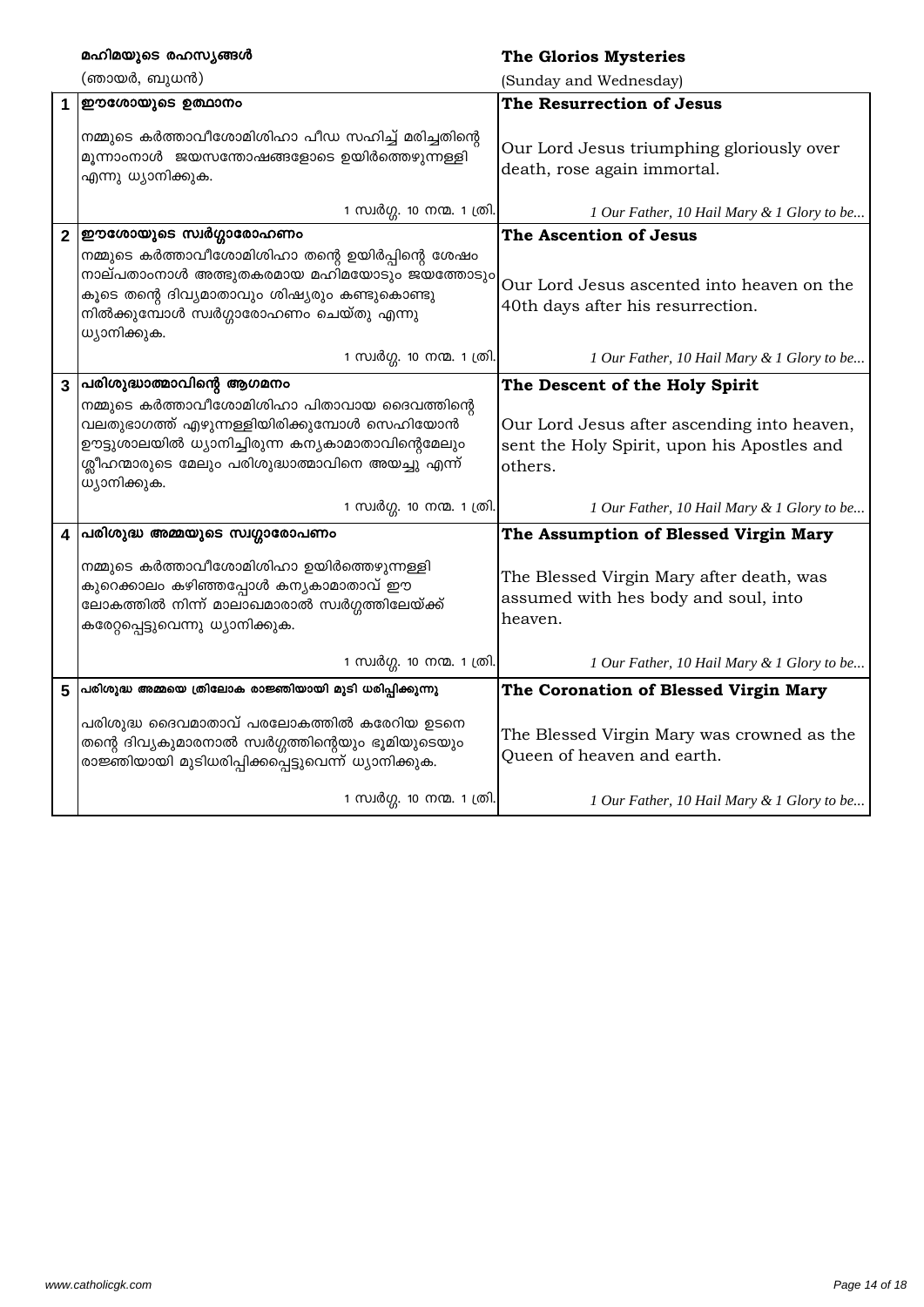| മ്പ്രവ്യരുതനായ വി. മിഖായേലേ, ദൈവദൂതൻമാരായ വി.                        | [O! God, who's only begotten Son by His life, |
|----------------------------------------------------------------------|-----------------------------------------------|
| ഗബ്രിയേലേ, വി. റപ്പായേലേ, മഹാത്മാവായ വി.യൗസേപ്പേ,                    | death and resurrection has purchased for us   |
| ശ്ലീഹന്മാരായ വി.പത്രോസേ, വി. പൗലോസേ, വി.                             | the rewards of eternal life, we pray thee,    |
| യോഹന്നാനേ, ഞങ്ങളുടെ പിതാവായ മാർ തോമ്മാ ഞങ്ങൾ                         | grant that we, who meditate upon those        |
| വലിയ പാപികളായിരിക്കുന്നുവെങ്കിലും ഞങ്ങൾ ജപിച്ച ഈ                     | mysteries in the most holy rosary of the      |
| പ്രാർത്ഥന നിങ്ങളുടെ കീർത്തനങ്ങളോടുകൂടെ ഒന്നായി                       | Blessed Virgin Mary, may imitate what they    |
| $\vert$ ചേർത്തു പരിശുദ്ധ ദൈവമാതാവിന്റെ തൃപ്പാദത്തിങ്കൽ കാഴ്ച $\vert$ | contain and obtain what they promise.         |
| വയ്ക്കുവാൻ നിങ്ങളോടു ഞങ്ങൾ പ്രാർത്ഥിക്കുന്നു.                        | Amen.                                         |

| ദൈവമാതാവിന്റെ ലുത്തിനിയ               | Litiny of the Blessed Virgin Mary   |        |
|---------------------------------------|-------------------------------------|--------|
| കർത്താവേ അനുഗ്രഹിക്കണമേ,              | <b>Boom</b> son Lord, have mercy    | Lord   |
| മിശിഹായേ അനുഗ്രഹിക്കണമേ,              | altolanosco Christ, have mercy      | Christ |
| കർത്താവേ അനുഗ്രഹിക്കണമേ,              | <b>Andronomial</b> Lord, have mercy | Lord   |
| മിശിഹായേ ഞങ്ങളുടെ പ്രാർത്ഥന കേൾക്കണമേ | alcoloosaw Christ, hear us          | Christ |

| സ്വർഗ്ഗസ്ഥനായ പിതാവായ ദൈവമേ,            |                                    | God the Father of Heaven          |                     |
|-----------------------------------------|------------------------------------|-----------------------------------|---------------------|
| ഭൂലോകരക്ഷകനായ പുത്രനായ ദൈവമേ,           | ക്കിവവുത്ത<br>ക<br>ാമായമാക<br>emea | God the Son redeemer of the world | Have Mercy<br>on us |
| പരിശുദ്ധാത്മാവായ ദൈവമേ                  |                                    | God the Holy Spirit               |                     |
| ഏകദൈവമായ പരിശുദ്ധ ത്രീത്വമേ,            |                                    | Holy Trinity one God              |                     |
| പരിശുദ്ധ മറിയമേ,                        |                                    | Holy Mary                         |                     |
| ദൈവത്തിന്റെ പരിശുദ്ധ ജനനീ,              |                                    | Holy Mother of God                |                     |
| കന്യകകൾക്കു മകുടമായ നിർമ്മല കന്യകേ,     |                                    | Holy Virgin of Virgins            |                     |
| മിശിഹായുടെ മാതാവേ,                      |                                    | Mother of Christ                  |                     |
| ദൈവവരപ്രസാദത്തിന്റെ മാതാവേ,             |                                    | Mother of Divine grace            |                     |
| ഏറ്റം നിർമ്മലയായ മാതാവേ,                |                                    | Mother of most pure               |                     |
| അത്യന്തവിരക്തയായ മാതാവേ,                |                                    | Mother most chaste                |                     |
| കളങ്കമറ്റ കന്യകയായ മാതാവേ,              |                                    | Mother inviolate                  |                     |
| കന്യാത്വത്തിനു ഭംഗം വരാത്ത മാതാവേ,      |                                    | Mother indefiled                  |                     |
| സ്നേഹത്തിനു ഏറ്റം യോഗ്യയായ മാതാവേ,      |                                    | Mother most lovable               |                     |
| അത്ഭുതത്തിനു വിഷയമായ മാതാവേ,            | ഞങ്ങൾക്കുവേണ്ടി അപേക്ഷിക്കണമേ      | Mother most admirable             |                     |
| സദുപദേശത്തിന്റെ മാതാവേ,                 |                                    | Mother of good counsel            |                     |
| സൃഷ്ടാവിന്റെ മാതാവേ,                    |                                    | Mother of our creator             |                     |
| രക്ഷകന്റെ മാതാവേ,                       |                                    | Mother of our saviour             |                     |
| ഏററം വിവേകമതിയായ കന്യകേ,                |                                    | Virgin most prudent               | Pray for us         |
| വണക്കത്തിനു ഏറ്റം യോഗ്യയായ കന്യകേ,      |                                    | Virgin most venerable             |                     |
| സ്തുതിക്കു യോഗ്യയായ കന്യകേ,             |                                    | Virgin most renowned              |                     |
| മഹാ വല്ലഭയായ കന്യകേ,                    |                                    | Virgin most powerful              |                     |
| കനിവുള്ള കന്യകേ,                        |                                    | Virgin most merciful              |                     |
| ഏറ്റം വിശ്വസ്ഥയായ കന്യകേ,               |                                    | Virgin most faithful              |                     |
| നീതിയുടെ ദർപ്പണമേ,                      |                                    | Mirrorr of Justice                |                     |
| ദിവ്യജ്ഞാനത്തിന്റെ സിംഹാസനമേ,           |                                    | Seat of wisdom                    |                     |
| ഞങ്ങളുടെ സന്തോഷത്തിന്റെ കാരണമേ,         |                                    | Cause of our joy                  |                     |
| ആത്മജ്ഞാനപൂരിത പാത്രമേ,                 |                                    | Spiritual vessel                  |                     |
| ബഹുമാനത്തിന്റെ പാത്രമേ,                 |                                    | Vessel of Honour                  |                     |
| അത്ഭുതകരമായ ഭക്തിയുടെ പാത്രമേ,          |                                    | Singular vessel of devotion       |                     |
| ദൈവരഹസ്യം നിറഞ്ഞിരിക്കുന്ന റോസാപുഷ്പമേ, |                                    | Mystical rose                     |                     |
| ദാവീദിന്റെ കോട്ടയേ,                     |                                    | Tower of David                    |                     |
| നിർമ്മലദന്തം കൊണ്ടുള്ള കോട്ടയേ,         |                                    | Tower of ivory                    |                     |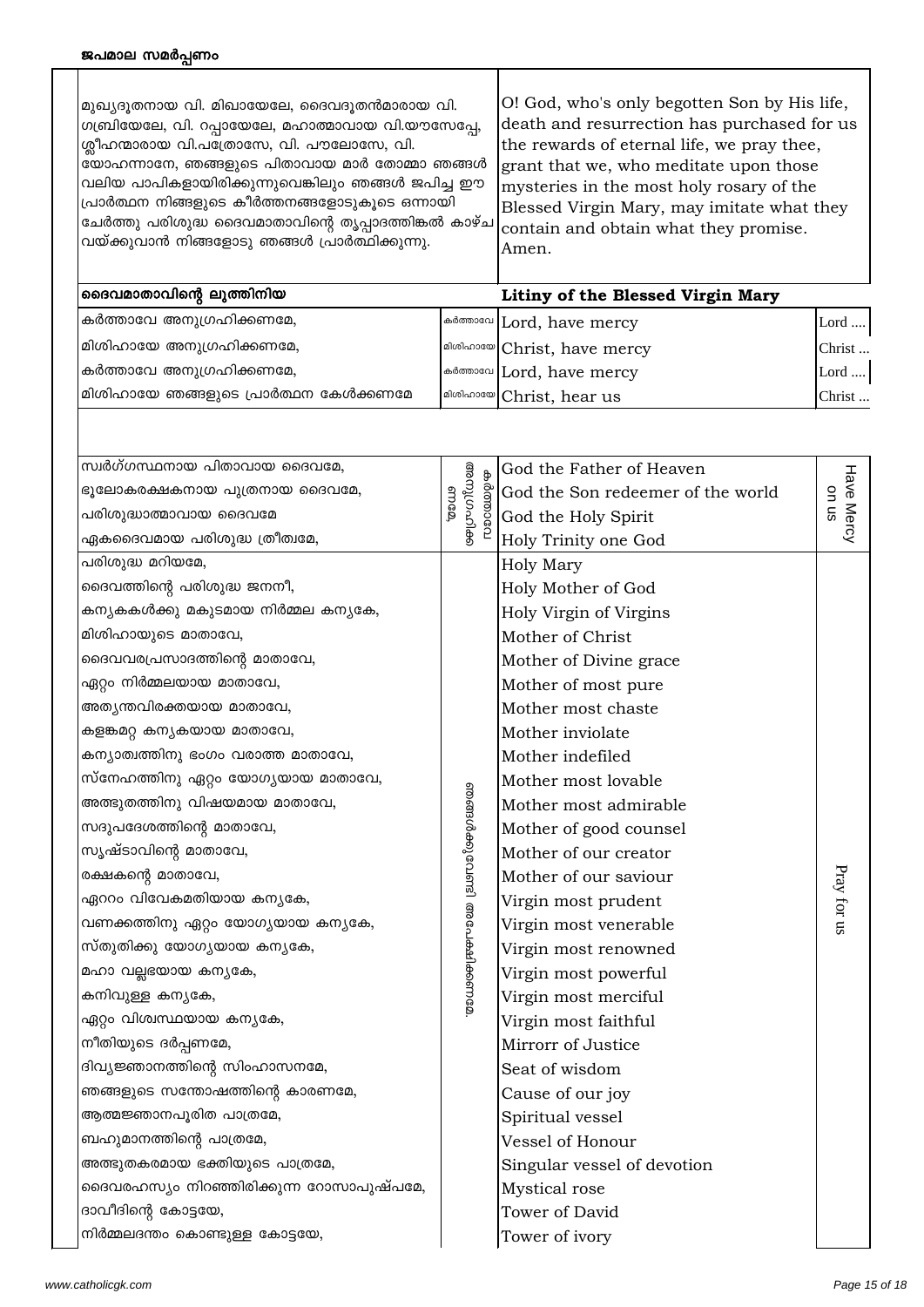| സ്വർണ്ണാലയമേ,                                                                                                                                                                                                                                   |                               | House of gold                                                                                                                                                                                            |             |
|-------------------------------------------------------------------------------------------------------------------------------------------------------------------------------------------------------------------------------------------------|-------------------------------|----------------------------------------------------------------------------------------------------------------------------------------------------------------------------------------------------------|-------------|
| വാഗ്ദാനത്തിന്റെ പേടകമേ,                                                                                                                                                                                                                         |                               | Ark of the Covenant                                                                                                                                                                                      |             |
| സ്വർഗ്ഗത്തിന്റെ വാതിലേ,                                                                                                                                                                                                                         |                               | Gate of Heaven                                                                                                                                                                                           |             |
| ഉഷ:കാല നക്ഷത്രമേ,                                                                                                                                                                                                                               |                               | Morning star                                                                                                                                                                                             |             |
| രോഗികളുടെ ആരോഗ്യമേ,                                                                                                                                                                                                                             |                               | Health of the sick                                                                                                                                                                                       | Pray for us |
| പാപികളുടെ സങ്കേതമേ,                                                                                                                                                                                                                             | ഞങ്ങൾക്കുവേണ്ടി അപേക്ഷിക്കണമേ | Refuge of sinners                                                                                                                                                                                        |             |
| പീഡിതരുടെ ആശ്വാസമേ,                                                                                                                                                                                                                             |                               | Comforter of the afflicted                                                                                                                                                                               |             |
| ക്രിസ്ത്യാനികളുടെ സഹായമേ,                                                                                                                                                                                                                       |                               | Help of Christians                                                                                                                                                                                       |             |
| മാലാഖമാരുടെ രാജ്ഞീ,                                                                                                                                                                                                                             |                               | Queen of angels                                                                                                                                                                                          |             |
| പൂർവ്വപിതാക്കന്മാരുടെ രാജ്ഞീ,                                                                                                                                                                                                                   |                               | Queen of patriarchs                                                                                                                                                                                      |             |
| ദീർഘദർശികളുടെ രാജ്ഞീ,                                                                                                                                                                                                                           |                               | Queen of prophets                                                                                                                                                                                        |             |
| ശ്ലീഹന്മാരുടെ രാജ്ഞീ,                                                                                                                                                                                                                           |                               | Queen of apostles                                                                                                                                                                                        |             |
| വേദസാക്ഷികളുടെ രാജ്ഞീ,                                                                                                                                                                                                                          |                               | Queen of martyrs                                                                                                                                                                                         |             |
| വന്ദകന്മാരുടെ രാജ്ഞീ,                                                                                                                                                                                                                           |                               | Queen of confessors                                                                                                                                                                                      |             |
| കന്യകകളുടെ രാജ്ഞീ,                                                                                                                                                                                                                              |                               | Queen of virgins                                                                                                                                                                                         |             |
| സകല വിശുദ്ധരുടേയും രാജ്ഞീ,                                                                                                                                                                                                                      |                               | Queen of all saints                                                                                                                                                                                      |             |
| അമലോത്ഭവയായ രാജ്ഞീ,                                                                                                                                                                                                                             |                               | Queen conceived without original sin.                                                                                                                                                                    |             |
| സ്വർഗ്ഗാരോപിതയായ രാജ്ഞീ,                                                                                                                                                                                                                        |                               | Queen assumed into heaven                                                                                                                                                                                |             |
| പരിശുദ്ധ ജപമാലയുടെ രാജ്ഞീ,                                                                                                                                                                                                                      |                               | Queen of the most Holy Rosary                                                                                                                                                                            |             |
| കർമ്മലസഭയുടെ അലങ്കാരമായ രാജ്ഞീ,                                                                                                                                                                                                                 |                               | Queen beauty of Carmel                                                                                                                                                                                   |             |
| സമാധാനത്തിന്റെ രാജ്ഞീ,                                                                                                                                                                                                                          |                               | Queen of peace                                                                                                                                                                                           |             |
| ലോകത്തിന്റെ പാപങ്ങൾ നീക്കുന്ന ദിവ്യകുഞ്ഞാടേ,                                                                                                                                                                                                    |                               | Lamb of God who takes away the sins of the<br>world                                                                                                                                                      |             |
| കർത്താവേ, ഞങ്ങളുടെ പാപങ്ങൾ ക്ഷമിക്കണമേ.                                                                                                                                                                                                         |                               | Spare us, O! Lord                                                                                                                                                                                        |             |
| ലോകത്തിന്റെ പാപങ്ങൾ നീക്കുന്ന ദിവ്യകുഞ്ഞാടേ,                                                                                                                                                                                                    |                               | Lamb of God who takes away the sins of the<br>world                                                                                                                                                      |             |
| കർത്താവേ, ഞങ്ങളുടെ പ്രാർത്ഥന കേൾക്കണമേ.                                                                                                                                                                                                         |                               | Graciously hear us, O! Lord                                                                                                                                                                              |             |
| ലോകത്തിന്റെ പാപങ്ങൾ നീക്കുന്ന ദിവ്യകുഞ്ഞാടേ,                                                                                                                                                                                                    |                               | Lamb of God who takes away the sins of the                                                                                                                                                               |             |
| കർത്താവേ, ഞങ്ങളെ അനുഗ്രഹിക്കണമേ.                                                                                                                                                                                                                |                               | Have mercy on us, O! Lord                                                                                                                                                                                |             |
| സർവ്വേശ്വരന്റെ പുണ്യപൂർണ്ണയായ മാതാവേ, ഇതാ, ഞങ്ങൾ<br>നിന്നിൽ അഭയം തേടുന്നു. ഞങ്ങളുടെ ആവശ്യനേരത്ത്<br>ഞങ്ങളുടെ അപേക്ഷകൾ ഉപേക്ഷിക്കരുതേ, ഭാഗ്യവതിയും<br>അനുഗ്രഹീതയുമായ കന്യകാ മാതാവേ, സകല<br>ആപത്തുകളിൽ നിന്നും എപ്പോഴും ഞങ്ങളെ<br>കാത്തുകൊള്ളണമേ. |                               | We have recourse to your protection, holy<br>mother of God, reject not the prayers we send<br>up to you in our necessities, but deliver us<br>always from all dangers, O glorious and<br>Blessed Virgin. |             |
| ഈശോമിശിഹായുടെ വാഗ്ദാനങ്ങൾക്കു ഞങ്ങൾ<br>യോഗൃരാകുവാൻ                                                                                                                                                                                              |                               | Pray for us, O Holy Mother of God                                                                                                                                                                        |             |
| സർവ്വേശ്വരന്റെ പരിശുദ്ധ മാതാവേ, ഞങ്ങൾക്കുവേണ്ടി<br>അപേക്ഷിക്കണമേ.                                                                                                                                                                               |                               | That we may be made worthy of the promises<br>of Christ.                                                                                                                                                 |             |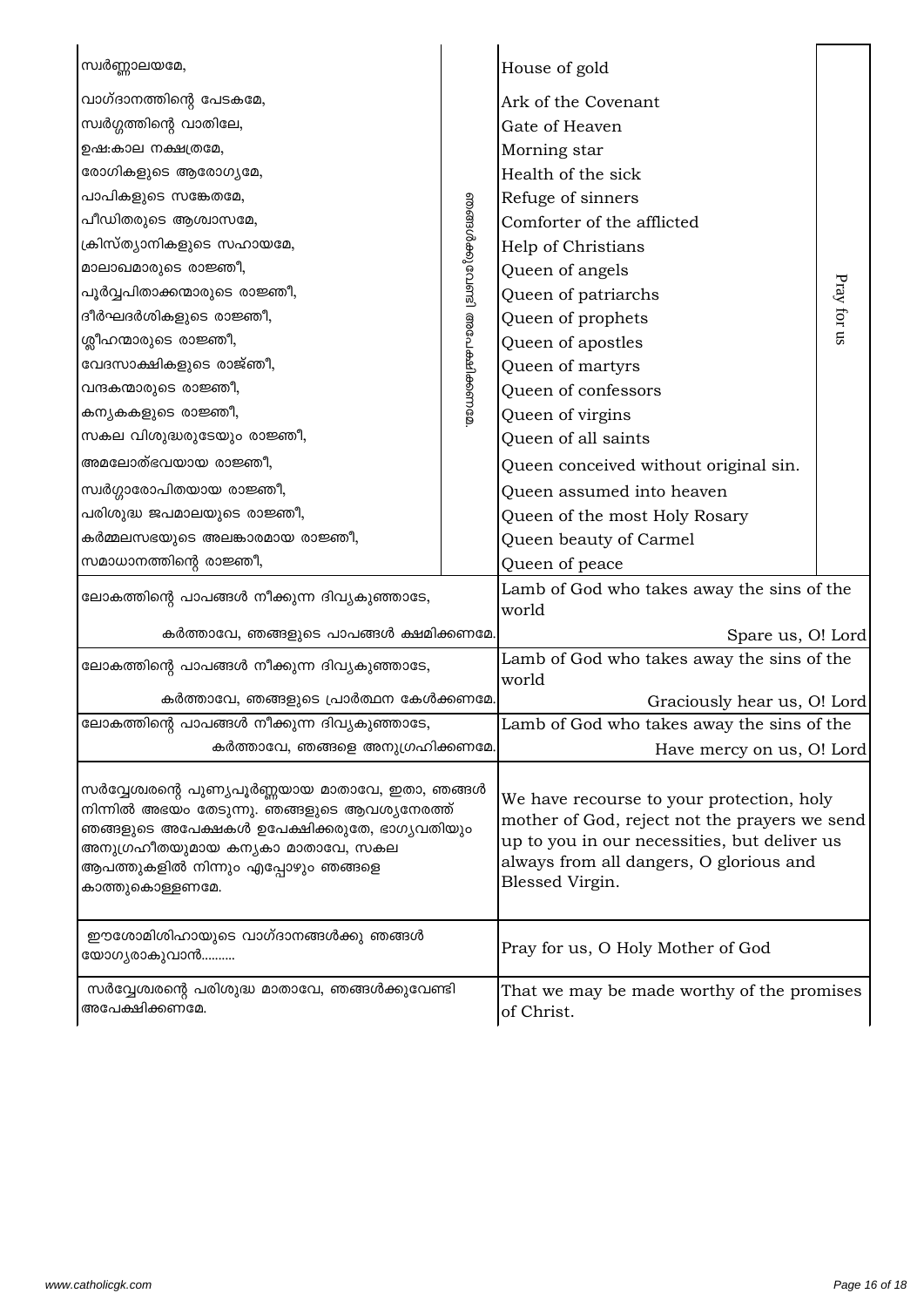| പ്രാർത്ഥിക്കാം.                                                                                                                                                                                                                                                                                                                                                                                                                                                                                                                                                                                                                                                                                                                    | Let us Pray                                                                                                                                                                                                                                                                          |
|------------------------------------------------------------------------------------------------------------------------------------------------------------------------------------------------------------------------------------------------------------------------------------------------------------------------------------------------------------------------------------------------------------------------------------------------------------------------------------------------------------------------------------------------------------------------------------------------------------------------------------------------------------------------------------------------------------------------------------|--------------------------------------------------------------------------------------------------------------------------------------------------------------------------------------------------------------------------------------------------------------------------------------|
| കർത്താവേ, പൂർണ്ണമനസ്സോടുകൂടി സാഷ്ടാംഗം വീണുകിട<br>ക്കുന്ന ഈ കുടുംബത്തെ തൃക്കൺപാർത്ത് നിത <mark>ൃകനൃകയായ</mark><br>പരിശുദ്ധ മറിയത്തിന്റെ അപേക്ഷയാൽ സകല<br>ശത്രുക്കളുടേയും ഉപദ്രവങ്ങളിൽ നിന്നു രക്ഷിച്ചു<br>കൊള്ളണമേ. ഈ അപേക്ഷകളൊക്കെയും ഞങ്ങളുടെ<br>കർത്താവീശോമിശിഹായുടെ യോഗ്യതകളെക്കുറിച്ചു<br>ഞങ്ങൾക്കു തരേണമേ.<br>ആമ്മേൻ.                                                                                                                                                                                                                                                                                                                                                                                                        | Defend O Lord! We beseech Thee, by the<br>intercession of Blessed Mary, ever Virgin, this<br>your family, from all adversity and mercifully<br>protect us who prostrate ourselves before you<br>with all our hearts, from the snares of the<br>enemy, through Christ Our Lord. Amen. |
| പരിശുദ്ധരാജ്ഞീ                                                                                                                                                                                                                                                                                                                                                                                                                                                                                                                                                                                                                                                                                                                     | Hail Holy Queen                                                                                                                                                                                                                                                                      |
| ഈശോമിശിഹായുടെ വാഗ്ദാനങ്ങൾക്കു ഞങ്ങൾ<br>യോഗ്യരാകുവാൻ                                                                                                                                                                                                                                                                                                                                                                                                                                                                                                                                                                                                                                                                                | Pray for us, O Holy Mother of God                                                                                                                                                                                                                                                    |
| സർവ്വേശ്വരന്റെ പരിശുദ്ധ മാതാവേ, ഞങ്ങൾക്കുവേണ്ടി<br>അപേക്ഷിക്കണമേ.                                                                                                                                                                                                                                                                                                                                                                                                                                                                                                                                                                                                                                                                  | That we may be made worthy of the promises<br>of Christ.                                                                                                                                                                                                                             |
| നമുക്കു പ്രാർത്ഥിക്കാം                                                                                                                                                                                                                                                                                                                                                                                                                                                                                                                                                                                                                                                                                                             | Let us Pray                                                                                                                                                                                                                                                                          |
| സർവ്വശക്തനും നിത്യനുമായ സർവ്വേശ്വരാ, ഭാഗ്യവതിയായ $\left  {\rm Almighty} \right $ and eternal God, you have<br>മറിയത്തിന്റെ ആത്മാവും ശരീരവും പരിശുദ്ധാത്മാവിന്റെ<br>യോഗ്യമായ<br>അനുഗ്രഹത്താൽ<br>ദിവ്യ പുത്രനു<br>അങ്ങേ<br>പീഠമായിരിപ്പാൻ ആദിയിൽ അങ്ങു നിശ്ചയിച്ചുവല്ലോ. ഈ $\left  \mathrm{Virgin} \right.$ Mary to be the worthy $\mathrm{dwelling}$<br>ദിവ്യമാതാവിനെ<br>നിനച്ചു<br>സന്തോഷിക്കുന്ന<br>അവളുടെ ശക്തിയുള്ള അപേക്ഷയാൽ ഈ ലോകത്തിലുള്ള the Holy Spirit, grant we who rejoice over<br>സകല ആപത്തുകളിലും നിത്യമരണത്തിലും<br>രക്ഷിക്കപ്പെടുവാൻ<br>ചെയ്യണമേ.<br>കൃപ<br>അപേക്ഷകളൊക്കെയും<br>കർത്താവീശോമിശിഹായുടെ യോഗൃതകളെക്കുറിച്ച് $ {\rm world\ }$ and <code>eternal death. This we ask</code><br>ഞങ്ങൾക്കു തരണമേ.<br>ആമ്മേൻ. | ordained from all eternity, the Blessed<br>ഞങ്ങൾ place of your beloved Son, by the power of<br>mlm) her merits, may be preserved by her<br>momonglession from all the dangers of the<br>through Christ our Lord.<br>Amen.                                                            |